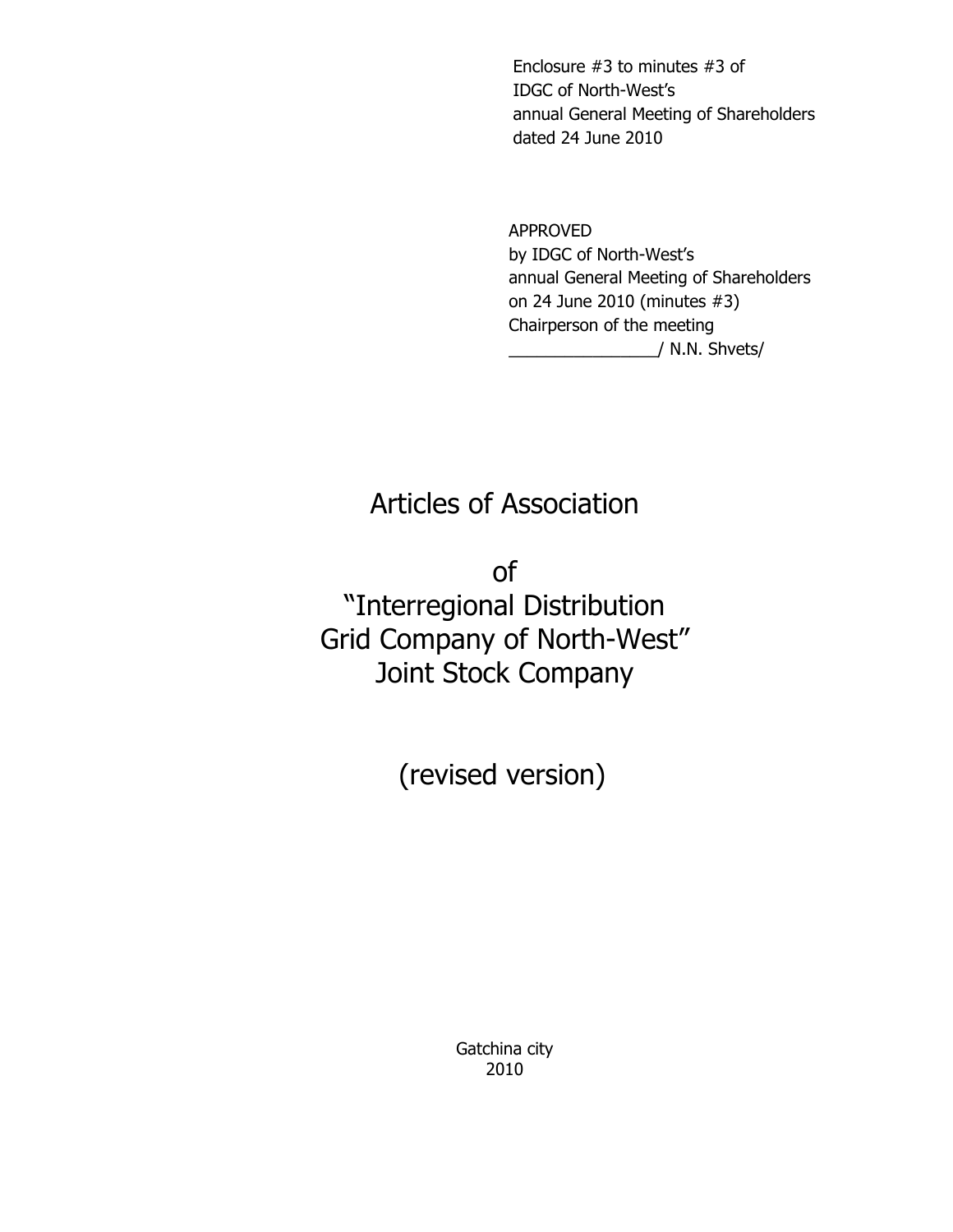## **Article 1. General provisions**

 1.1. "Interregional Distribution Grid Company of North-West", Joint Stock Company (hereinafter referred to as the "Company") was founded under the resolution of the founder (Decree # 153r (153р) of Chairperson of the Management Board of JSC RAO "UES of Russia" dated 9 December 2004) in accordance with the Civil Code of the Russian Federation, the Federal Law "On Joint Stock Companies", and other regulatory legal acts of the Russian Federation.

 1.2. The Company in its activities shall be guided by the Civil Code of the Russian Federation, Federal Law "On Joint Stock Companies", Federal Law "On Electric Power Industry", Federal Law "On Peculiarities of Functioning of Electric Power Industry in a Transition Period and on Amending Certain Legislative Enactments of the Russian Federation and on Recognizing Certain Legislative Enactments of the Russian Federation to be Void due to Adoption of the Federal Law "On Electric Power Industry", other regulatory legal acts of the Russian Federation and these Articles of Association.

1.3. The Company's full business name in the Russian language is Открытое акционерное общества «Межрегиональная распределительная сетевая компания Северо-Запада». The full name of the Company in the English language is «Interregional Distribution Grid Company of North-West», Joint Stock Company.

1.4. The Company's abbreviated business name in the Russian language is ОАО «МРСК Северо-Запада». The shortened Company name in the English language is IDGC of North-West.

1.5. The Company's seat: 31 Sobornaya Street, Leningrad Region, Gatchina city, Russia 188300.

1.6. The Company was created for an indefinite term.

1.7. Based on the resolution of the Company's extraordinary general meeting of shareholders as of 25 December 2007, the Company was reorganized in the form of accession of JSC "Arkhenergo", JSC "Vologdaenergo", JSC "AEK Komienergo", JSC "Karelenergo", JSC "Kolenergo", JSC "Novgorodenergo", and JSC "Pskovenergo" with it.

In accordance with:

the delivery and acceptance statement approved by the general meeting of shareholders of JSC "Arkhenergo" as of 17 December 2007, (Minutes # 2 as of 26 December 2007),

the delivery and acceptance statement approved by the general meeting of shareholders of JSC "Vologdaenergo" as of 20 December 2007, (Minutes # 3 as of 25 December 2007),

the delivery and acceptance statement approved by the general meeting of shareholders of JSC "AEK Komienergo" as of 20 December 2007, (Minutes # 24 as of 26 December 2007),

the delivery and acceptance statement approved by the general meeting of shareholders of JSC "Karelenergo" as of 25 December 2007, (Minutes # 1795pr/1 (1795пр/1) as of 25 December 2007),

the delivery and acceptance statement approved by the general meeting of shareholders of JSC "Kolenergo" as of 17 December 2007, (Minutes # 21 as of 26 December 2007),

the delivery and acceptance statement approved by the general meeting of shareholders of JSC "Novgorodenergo" as of 17 December 2007, (Minutes # 2 as of 26 December 2007),

the delivery and acceptance statement approved by the general meeting of shareholders of JSC "Pskovenergo" as of 17 December 2007, (Minutes # 20 as of 26 December 2007),

upon entering a record into the Unified State Register of Legal Entities on termination of activities of JSC "Arkhenergo", JSC "Vologdaenergo", JSC "AEK Komienergo", JSC "Karelenergo", JSC "Kolenergo", JSC "Novgorodenergo", and JSC "Pskovenergo", the Company is a legal successor in title to each of the mentioned companies with regard to all of their rights and liabilities".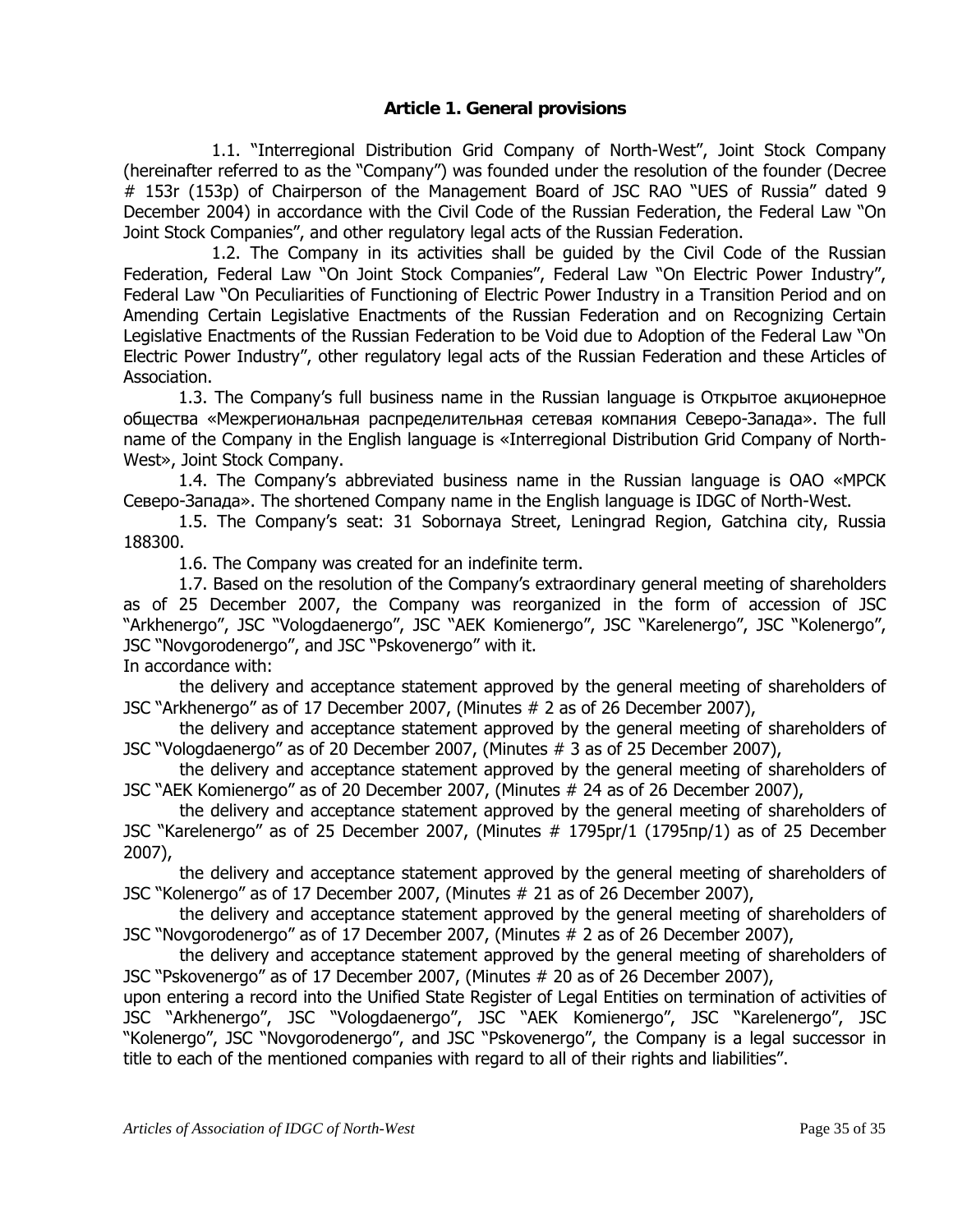# **Article 2. The Company's Legal Status**

2.1. The legal status of the Company shall be determined by the Civil Code of the Russian Federation, Federal Law "On Joint Stock Companies", and other regulatory legal enactments of the Russian Federation and these Articles of Association.

2.2. The Company shall be a legal entity in accordance with the Russian Federation laws.

2.3. The Company shall possess its own property registered on its independent balance; it may on its behalf purchase and exercise property and personal non-property rights, perform obligations, sue and be sued in the court.

2.4. The Company shall be legally entitled to open bank accounts in the territory of the Russian Federation and outside it.

2.5. The Company shall be liable for its obligations by all the property it possesses.

The Company shall not be liable for the obligations of the Russian Federation and its shareholders.

The shareholders of the Company shall not be liable for the obligations of the Company except for the cases envisaged by the legislation of the Russian Federation.

The shareholders shall be entitled to alienate their shares without any consent of other shareholders and the Company.

The shareholders of the Company shall run the risk of losses related to its activities to the limit of the value of the shares they possess.

2.6. The Company shall possess a round seal containing its full business name in the Russian language and its location.

The Company shall be entitled to possess stamps and letterhead forms containing its business name, its own logotype, and legally registered trademark and other means of visual identification.

2.7. The Company shall possess civil rights and bear responsibilities which are necessary to exercise any types of the activities that are not prohibited by federal laws.

2.8. The Company shall be entitled to establish branches and open representative offices both in the territory of the Russian Federation and outside it.

The branches and representative offices of the Company shall not be legal entities; they shall act on behalf of the Company and on the basis of the regulations approved by the Company.

The branches and representative offices of the Company shall possess the property registered both on separate balance sheets and on the Company's balance sheet.

The head of the Company's branch or that of the representative office shall be appointed by the Company's General Director and shall act on the basis of a power of attorney issued by the Company.

The Company shall be liable for the activities performed by its branch and representative office.

The information on the Company's branches and representative offices are stated in the Annex to these Articles of Association.

2.9. The Company shall be entitled to have subsidiaries and dependent companies vested with the rights of legal entities in the territory of the Russian Federation, established in accordance with the Federal Law "On Joint Stock Companies" and other federal laws and these Articles of Association; outside the territory of the Russian Federation - in accordance with the laws of the foreign state at the location of the subsidiary or dependent company, unless otherwise envisaged by the international agreement of the Russian Federation.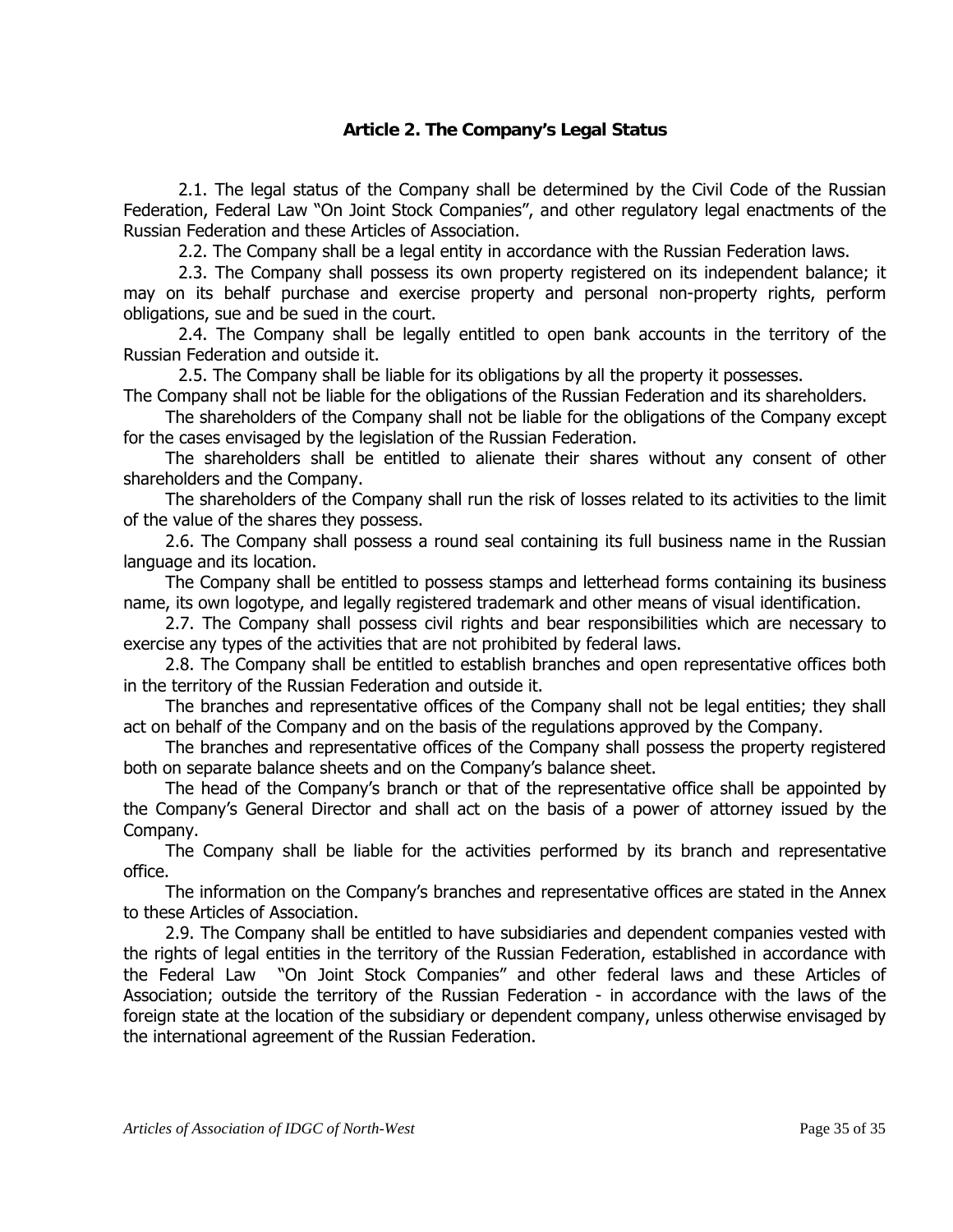# **Article 3. The Goal and Lines of the Company's Activities**

3.1. The major goals of the Company's activities shall be:

- profit generation by the Company;
- performance of efficient and reliable functioning of the facilities of the distribution electric grid complex;
- provision of stable development of the distribution electric grid complex;
- provision of reliable and high-quality energy supply to consumers (in respect of delivery and transmission of electric energy).

3.2. In order to generate profit and ensure its own needs, the Company shall be entitled to carry out any types of the activities that are not prohibited by the law, including:

- provision of electric power transmission services;
- operational process management;
- provision of services of engineering connection of power receiving devices (power installations) of legal entities and individuals to power grids;
- performance of functions on accumulation, transmission and processing of technological information, including the data on measurements and counting;
- exercise of control over safe maintenance of consumers' electric devices connected to the power grids of the Company;
- activity on electric power grids operation;
- provision of services on exercising powers of the sole executive body of business entities;
- provision of services on trust property management;
- carrying out of operations with securities in accordance with the procedures determined by the existing Russian Federation laws;
- carrying out of agent activities;
- project and cost estimate, research and development, and design activities;
- provision of transportation and forwarding services;
- provision of consulting, consultation and information services;
- carrying out of the activities determining the conditions of parallel work in accordance with the regimes of the Unified energy System of Russia within the framework of agreement relations;
- operation under agreements with owners of power facilities that are not registered on the Company's balance sheet;
- ensuring of the functionability and sound work of the electric grid equipment in accordance with the applicable regulatory requirements, carrying out of maintenance works, diagnostics, repairs of electric grids and other power grid facilities;
- carrying out of tests and measurements as regards power installations (including those possessed by consumers);
- ensuring of functionability and sound work, carrying out of maintenance, diagnostics and repairs in respect of process-oriented communication grids, measurement and accounting means, relay protection equipment and emergency automation devices and other processoriented equipment related to functioning of the electric grid business;
- development of long-term estimates, prospective and current plans for the development of electric grid complex, target comprehensive research and development, economic and social programs;
- development of power supply grids and other power objects including designing, engineering survey, construction, reconstruction and equipping improvement, assembling and alignment;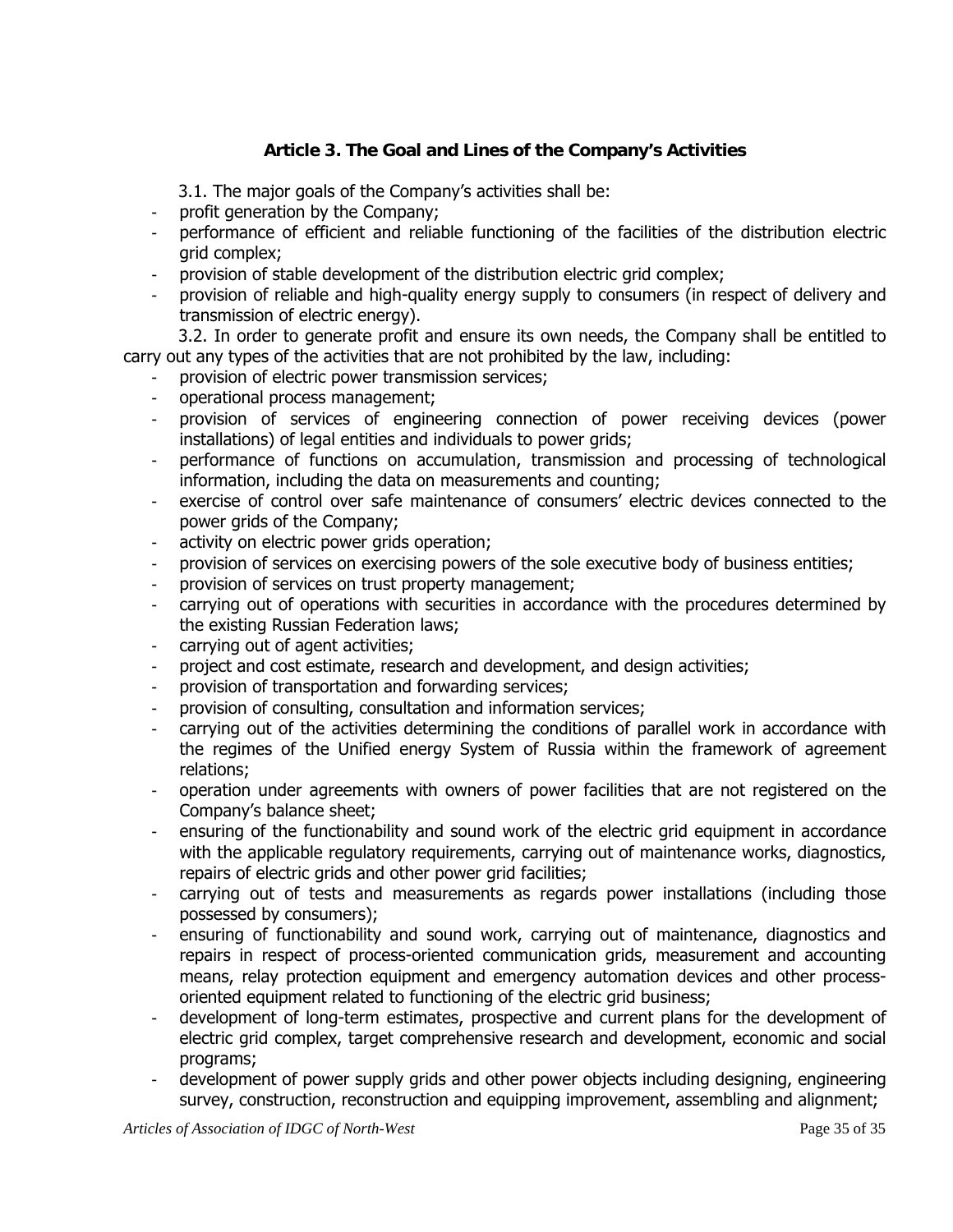- development of grids of process-oriented communication and telemechanics, measurement and accounting means, relay protection and emergency automation equipment, and other process-oriented equipment related to functioning of the electric grid complex, including designing, civil survey, construction, reconstruction, re-equipment, assembling and alignment;
- exploitation of explosion, chemical- and fire hazardous production facilities;
- creation and mastering of advanced equipment and technologies ensuring efficiency, fire, production and ecological safety of industrial objects operation; creation of conditions for the development of the power supply system of Russia, implementation of sector research and development and innovation programs, participation in the formation of sector R&D funds;
- carrying out of production control over the condition of industrial safety of hazardous industrial objects;
- organization of work ensuring labor protection;
- liquidation of process-oriented disturbances at electric power grid facilities;
- carrying out of activities related to works and services of the nature protection;
- activities, the process of implementation of which is related to influencing the environment, formation, collection, use, utilization, storing and burial, displacement and transportation and placement of industrial wastes;
- activities related to exploitation of aquatic objects;
- activities related to use of natural resources including subsoil assets and forests;
- activities related to the sphere of metrology;
- activities related to manufacturing and repairing of measurement means;
- activities related to providing services of assembly, repair and maintenance of devices and instruments for measurements, control, testing, navigation, target location and other purposes;
- activities related to handling of hazardous wastes;
- activity related to preventing and fighting of fires;
- carrying out of works on assembling, repair and maintenance of fire safety means of buildings and constructions;
- organization and carrying out of works with the personnel, including training and further education, checking of the personnel's knowledge in the machine operation rules, fire safety rules and labour safety rules, and other rules and regulations in accordance with the applicable regulatory documentation at power industry enterprises;
- transportation of passengers and cargoes by automobile, rail, air and internal water transport means (including hazardous cargoes);
- activities related to maintenance and repairs of the rolling system at the railway vehicles;
- activities related to maintenance and repairs of equipment used at the railway vehicles;
- loading and unloading activities at the railway vehicles (including hazardous cargoes);
- loading and unloading activities at internal water transport (including hazardous cargoes);
- operation, maintenance and repairs of automobile, railway, air and internal water transport means and loading mechanisms used for process-oriented purposes;
- foreign economic activities;
- storage of oil, gas, and products of their processing;
- activities related to exercising the functions of the customer and developer;
- works on designing buildings and structures of the I and II levels of responsibility in accordance with the state standard;
- construction of buildings and structures of the I and II levels of responsibility in accordance with the state standard;
- services of the local, inter-zone and inter-city telephone communication;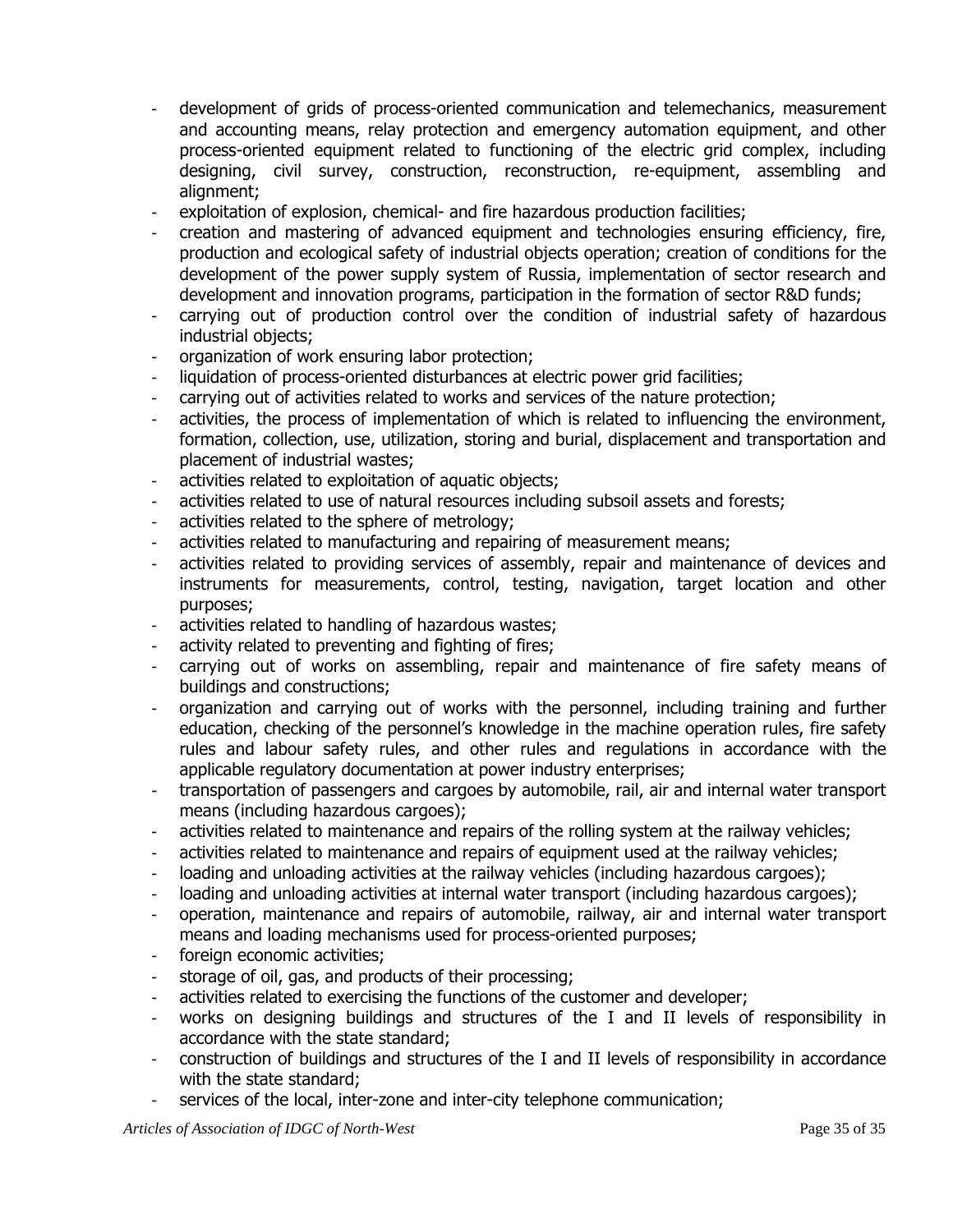- leasing of communication channels;
- telematic services (including e-mail, service of access to information resources, information and enquiry service, Telefax, Comfax, Bureaufax, service of message processing, voice message service, oral information transmission service);
- services on data transmission;
- use of orbital frequency resources and radio frequencies for TV and radio broadcasting, including additional information broadcasting;
- leasing of buildings, structures, equipment, machines and mechanisms;
- security activities exceptionally in the interests of own safety within the framework of the security department created by the Company, which in its activities shall be guided by the Russian Federation Law "On Private Detective and Security Activities in the Russian Federation" and by the Russian Federation laws and regulations;
- activities on technical protection of confidential information;
- organization and carrying out of actions related to mobilization training, civil defense, prevention and liquidation of emergency situations;
- protection of the state secret, realization of the works related to use of the state secret information, according to the laws and other legislative normative enactments of the Russian Federation;
- organization and carrying out of actions on safety and protection of the trade secret information;
- purchase (receipt) of electric energy (capacity) from the wholesale electric power market and from electric energy producers in the retail market in order to resale it to consumers in the retail market in case of obtaining the status of the guaranteeing supplier of electric energy, in accordance with the procedures established by the Russian Federation laws;
- selling (delivery) of electric energy (capacity) to consumers in the retail market in case of obtaining the status of the guaranteeing supplier of electric energy, in accordance with the procedures established by the legislation of the Russian Federation;
- medical activity, including sanatorium service;
- educational activity;
- operation and servicing of the objects supervised by the Federal Service for the Atomic, Technical and Environmental Supervision (Rostehnadzor) of the Russian Federation;
- realization of other types of activities which are not forbidden by the federal laws.

3.3 The Company may be entitled to carry out certain activities, the list of which is determined by the federal laws, only on the basis of a special permit (license).

The Company's right to carry out the activities that require obtaining a license shall come into effect upon obtaining of such license, or within the period stipulated in it, and shall be terminated upon its expiry, unless otherwise stipulated by the law or other legislative enactments.

# **Article 4. The Company's Authorized Capital**

4.1. The Company's authorized capital shall be formed by the par value of the Company's shares purchased by the shareholders (placed shares).

The authorized capital of the Company shall amount to 9,578,592,313 (nine billion, five hundred and seventy-eight million, five hundred and ninety-two thousand, three hundred and thirteen) rubles and 80 kopecks.

4.2. The Company placed ordinary shares of the equal par value of 10 (ten) kopecks each in the number of 95,785,923,138 (ninety-five billion, seven hundred and eighty-five million, nine hundred and twenty-three thousand, one hundred and thirty-eight) pieces for the total par value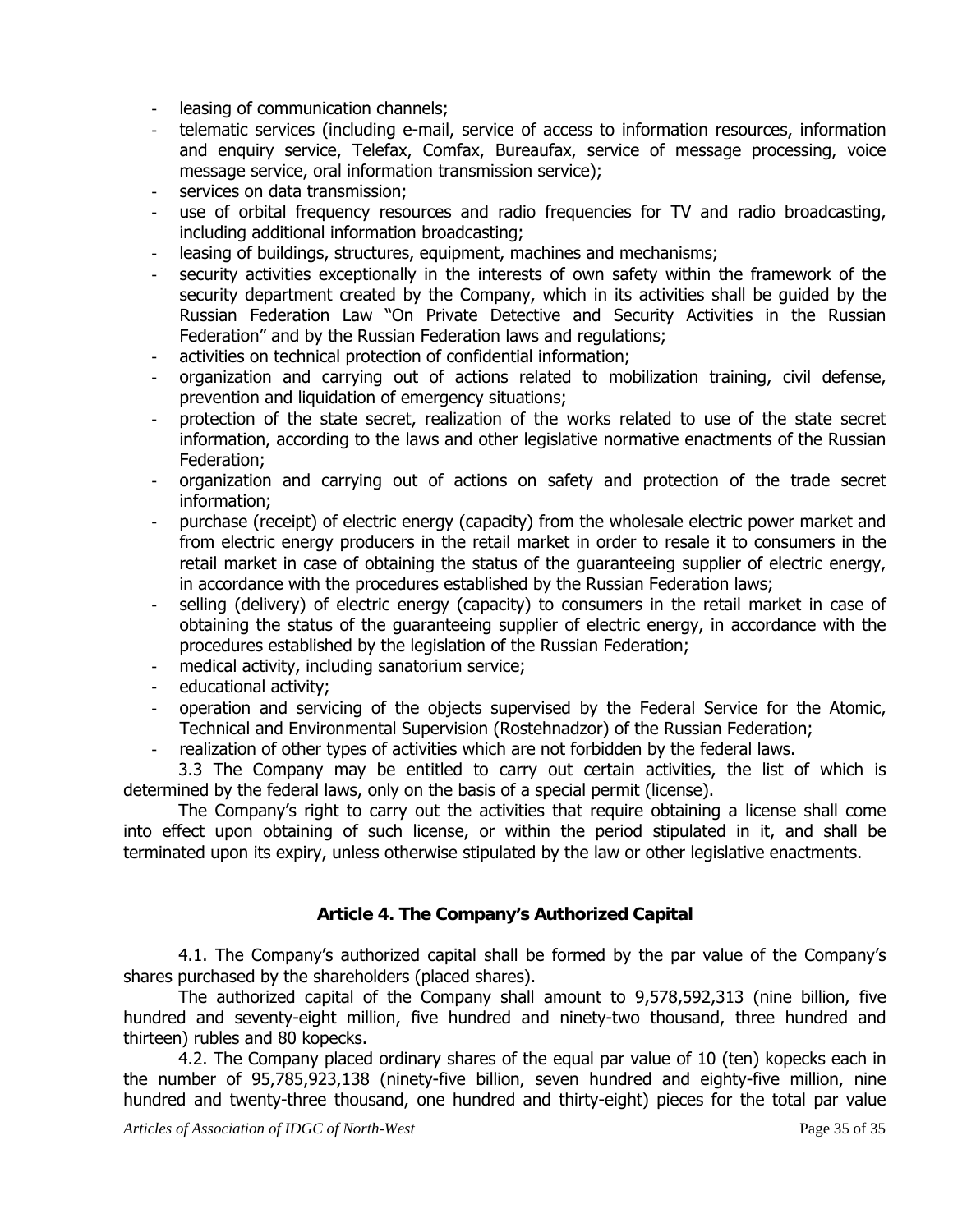amount of 9,578,592,313 (nine billion, five hundred and seventy-eight million, five hundred and ninety-two thousand, three hundred and thirteen) rubles and 80 kopecks.

4.3. The Company's authorized capital may be:

- increased through increase of the par value of shares or through placement of additional shares;
- decreased through reduction of the par value of shares or through reduction of their total number, including through acquisition and repayment of a part of shares placed by the Company in accordance with these Articles of Association.

4.4. The increase in the Company's authorized capital shall be allowed only upon its full payment.

The Company authorized capital shall not be increased for covering of the losses incurred by the Company or payment of the overdue accounts payable.

4.5. The reduction of the Company's authorized capital shall be carried out according to the existing Russian Federation laws and these Articles of Association.

The Company shall be obliged to reduce its authorized capital in the events envisaged by the Federal Law "On Joint Stock Companies".

4.6. The Company declares additional placement of 1,076,862 (one million, seventy-six thousand, eight hundred and sixty-two) pieces of ordinary registered shares of 10 (ten) kopecks par value each for the total par value amount of RUR 107,686 (one hundred and seven thousand, six hundred and eighty-six) rubles and 20 kopecks.

The ordinary registered shares declared by the Company for placement shall grant their owners the rights stipulated by clause 6.2. of these Articles of Association.

## **Article 5. Shares, Bonds and Other Securities of the Company**

5.1. The Company shall place ordinary shares and shall be entitled to place one or several types of preferred shares, bonds and other equity securities according to the existing Russian Federation laws.

5.2. Conversion of ordinary shares into preferred shares, bonds and other securities shall not be allowed.

5.3. Placement by the Company of the shares and other securities convertible into shares shall be carried out in accordance with the Russian Federation legal enactments.

5.4. The Company shall be entitled to place additional shares and other equity securities through their distribution among the Company's shareholders, subscription and conversion.

5.5. The Company's shareholders, in the cases vested in the Russian Federation laws, shall have a preferential right to acquire the additional shares and equity securities placed through the open subscription and convertible into shares, in the number pro rata to the number of the shares of this category owned by them.

5.6. In case of exercising the preferential right for acquisition of additional shares as well as during the consolidation of the shares the acquisition by the shareholder of an integral number of shares appears to be impossible, parts of the shares (fractional shares) shall be formed.

The fractional share shall grant the shareholder, its owner, the rights provided by the share of the respective category in the amount corresponding to the part of the whole share it comprises.

Fractional shares shall have equal circulation with the whole shares. Should one person acquire two or more fractional shares of the same category (type) then the given shares shall form one whole and/or fractional share equal to the sum of these fractional shares.

5.7. The payment of additional shares placed through the subscription may be carried out in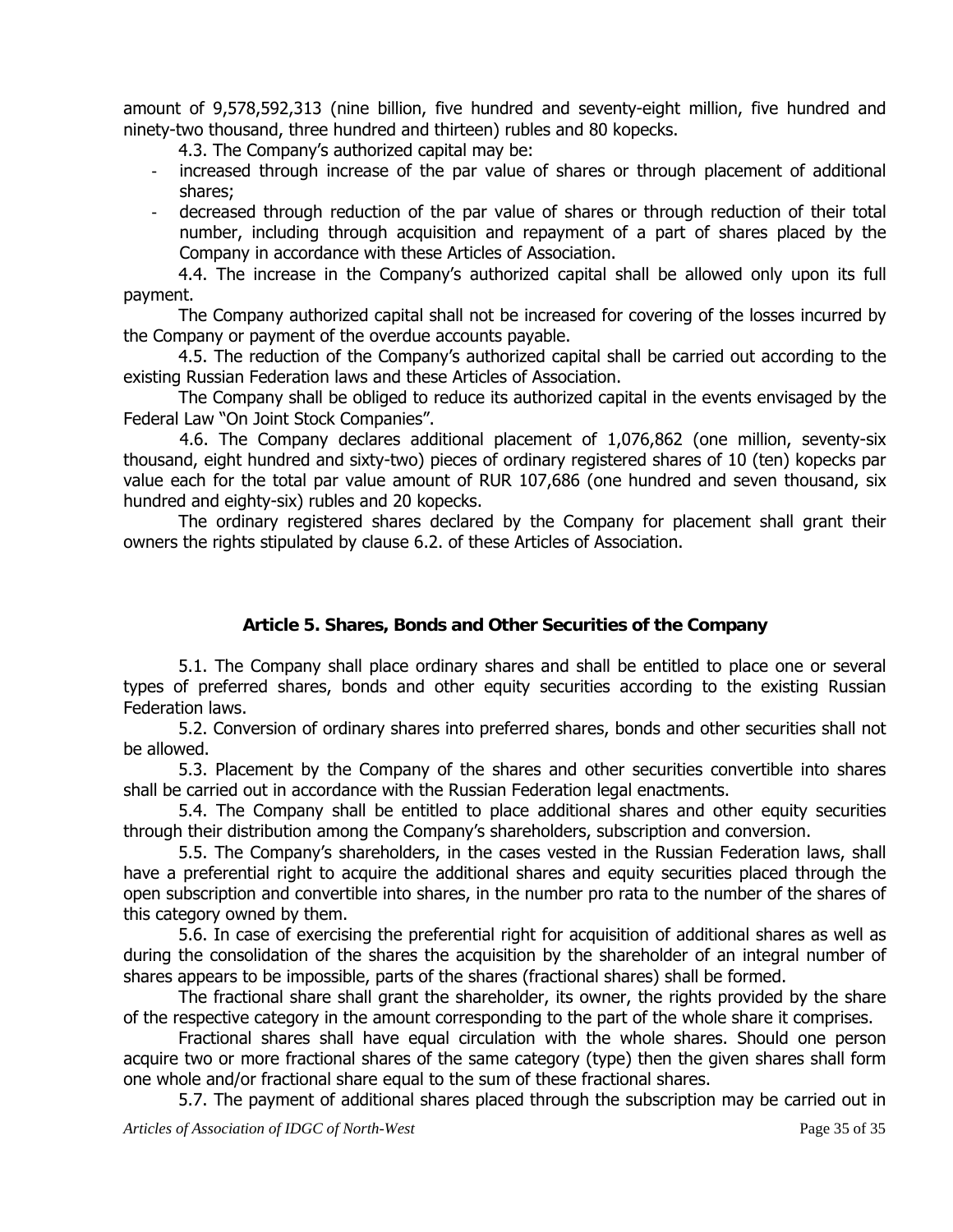cash, securities and other things or property rights or other rights having monetary value.

The form of payment of additional shares shall be determined by the decision on their placement.

The payment of other securities shall be allowed only in cash.

# **Article 6. Rights of the Company's Shareholders**

6.1. A person owning the Company's shares on the grounds stipulated by the Russian Federation laws and these Articles of Association shall be considered the Company's shareholder.

6.2. Each ordinary share of the Company shall grant a shareholder - its owner, an equal volume of rights.

The rights of shareholders - owners of the Company ordinary shares, shall be the following:

1) to participate personally or through representatives in the Company's general meeting of shareholders with the right to vote on all items within their competence;

2) to introduce moves in the agenda of the general meeting according to the Russian Federation laws and these Articles of Association;

3) to obtain information on the Company activities and get acquainted with the Company's documents in accordance with Article 91 of the Federal Law "On Joint Stock Companies" and other regulatory and legal enactments and these Articles of Association;

4) to receive dividends declared by the Company;

5) the preferential right to acquire additional shares and equity securities, which are convertible into shares, placed through subscription, in the number which is proportional to the number of ordinary shares owned by them in the events vested in the Russian Federation laws;

6) to receive a part of the Company's property in case of its liquidation;

7) to exercise other rights stipulated in the Russian Federation laws and these Articles of Association.

# **Article 7. Dividends**

7.1. The Company shall be entitled following the results of the first quarter, half a year or nine months of a financial year and/or following the results of a financial year to make a decision (to declare) on payment of dividends per placed shares. The decision on payment (declaring) of dividends according to the results of the first quarter, half a year and nine months of a financial year may be made within three months after the end of the corresponding period.

The Company shall be obliged to pay the declared dividends per each category (type) of shares.

7.2. The decision on payment (declaring) of dividends, including that on the amount of the dividend and form of its payment per the shares of each category (type) shall be made by the Company's general meeting of shareholders.

The amount of the dividend shall not exceed the amount recommended by the Company's Board of Directors.

The Company's general meeting of shareholders shall be entitled to make a decision not pay dividends per ordinary shares.

7.3. The Company shall not be entitled to make a decision (to declare) on dividends payment per shares, as well as it shall not possess the right to pay the declared dividends per shares in the cases as set out by the effective laws of the Russian Federation.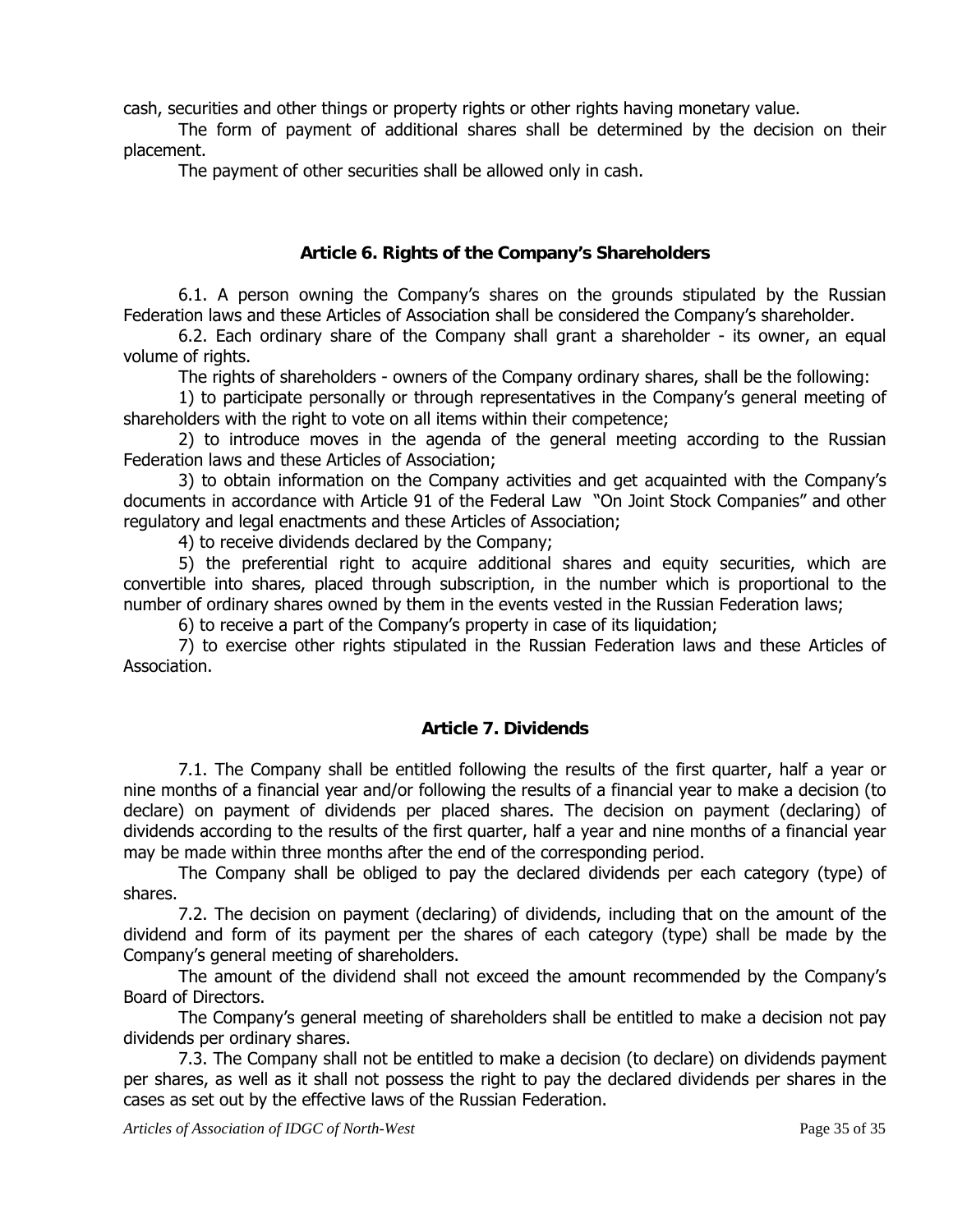7.4. The source of the dividends payment shall be the Company's profit after taxes (Company's net profit). The Company's net profit shall be determined according to the Company's bookkeeping reports.

7.5. The time of payment of dividends shall be determined by the decision of the Company's general meeting of shareholders, but payment of dividends shall not take place later than 60 (sixty) days from making the decision on their payment.

## **Article 8. The Company's Funds**

8.1. The Company shall set up the Reserve Fund in the amount of 5 (five) percent of the Company's authorized capital.

The amount of obligatory annual allocations to the Company's Reserve Fund shall amount to 5 (five) percent of the Company's net profit till the Reserve Fund reaches the stated volume.

8.2. The Company's Reserve Fund shall be aimed to cover the Company's losses and repay the Company's bonds and redeem the Company's shares should any other means be not available.

The Reserve Fund shall not be used for any other purposes.

8.3. In accordance with the requirements of the Russian Federation laws, the Company shall be entitled to set up other funds ensuring its business and financial activity as an entity of civil turnover.

## **Article 9. The Company's Governance and Control Bodies**

9.1 The Company's governance bodies shall be:

- General Meeting of Shareholders;
- Board of Directors;
- Management Board;
- General Director.

9.2. The body performing control over the Company's financial and economic activities shall be the Company's Auditing Committee.

#### **Article 10. The Company's General Meeting of Shareholders**

10.1. The general meeting of shareholders shall be the Company's supreme governance body.

10.2. The issues falling within the competence of the General Meeting of Shareholders shall be the following:

1) amending of the Articles of Association or approval of the revised Articles of Association;

2) restructuring of the Company;

3) liquidation of the Company; appointment of the liquidation commission and approval of the interim and final liquidation balances;

4) determining of the quantity, par value, category (type) of declared shares and the rights provided by these shares;

5) increase in the Company's authorized capital by way of increasing the par value of shares or by way of additional shares placement;

6) reduction of the Company's authorized capital by way of reduction of the par value of the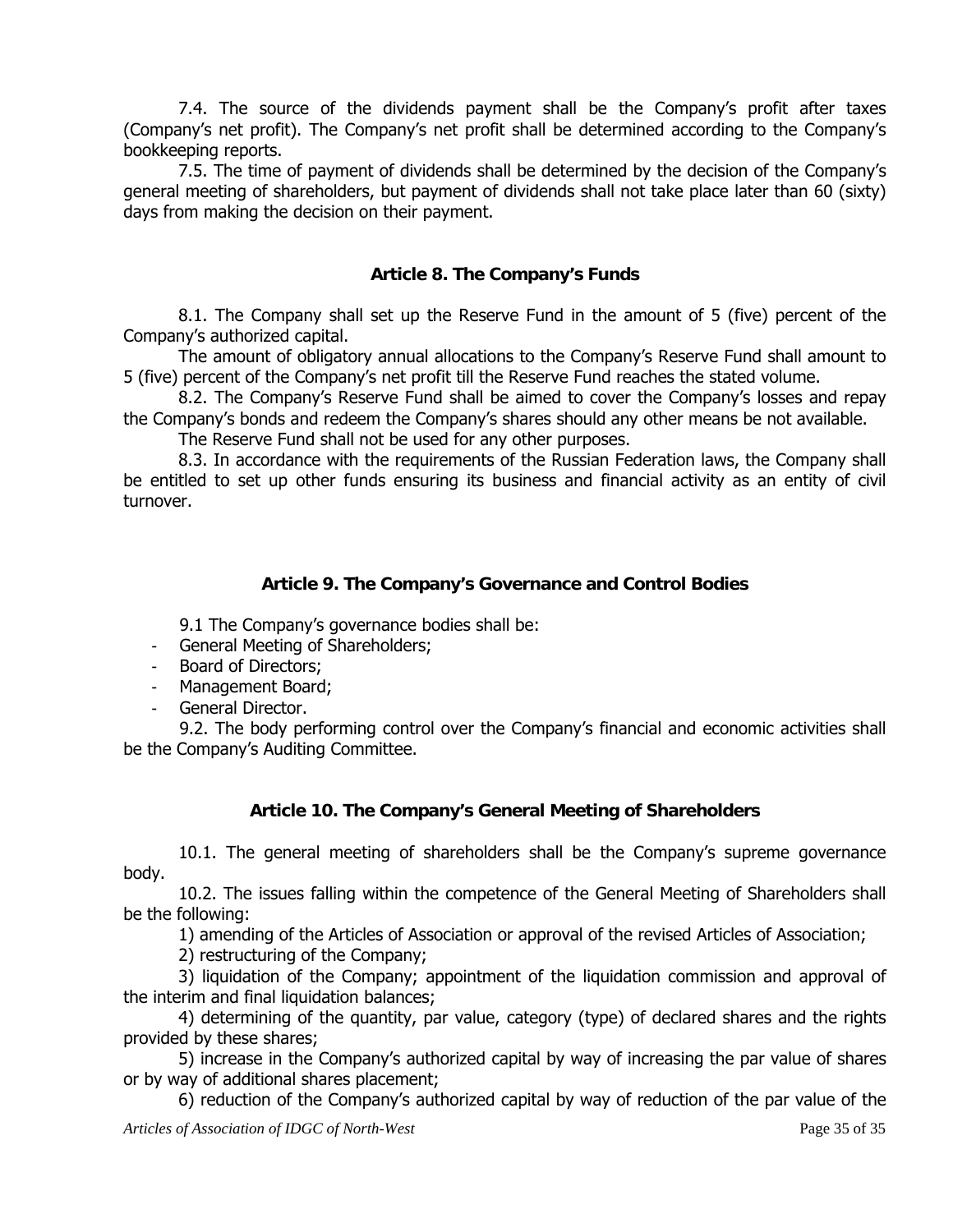shares, by way of acquisition by the Company of a part of shares in order to reduce their total amount, an by way of repayment of the shares redeemed or acquired by the Company;

7) fractioning and consolidation of the Company's shares;

8) making the decision on placement by the Company of bonds convertible into shares and other equity securities convertible into shares;

9) determining of the number of members of the Board of Directors, election of their members the early termination of their powers;

10) election of the members of the Company's Auditing Committee and early termination of their powers;

11) approval of the Company's Auditor;

12) making the decision on transfer of powers of the Company's sole executive body to the managing entity (managing director) and on early termination of his/her powers;

13) approval of annual reports, annual accounting reports, including the Company's profit and loss statement (accounts of profit and loss), and distribution of profit (including payment (declaring) of dividends, except for the profit distributed as a dividend following the results of the first quarter, half a year, nine months of a financial year and the Company's loss following the results of a financial year;

14) payment (declaring) of dividends following the results of the first quarter, half a year, nine months of a financial year;

15) determining of the procedure for holding the Company's General Meeting of Shareholders;

16) making the decisions on approval of deals in the cases envisaged by Article 83 of the Federal Law "On Joint Stock Companies";

17) making the decisions on approval of large deals in the cases envisaged by Article 79 of the Federal Law "On Joint Stock Companies";

18) making the decision on participation in financial and industrial groups, associations and other unions of for-profit entities;

19) approval of internal documents regulating the activities of the Company's bodies;

20) making the decision on payment of remuneration and/or compensation to the members of the Company's Auditing Committee;

21) making the decision on payment of remuneration and/or compensation to the members of the Company's Board of Directors;

22) solution of other issues envisaged by the Federal Law "On Joint Stock Companies".

10.3. Issues within the competence of the Company's General Meeting of Shareholders shall not be put for decision-making to the Company's Board of Directors and the Company's General Director.

The General Meeting of Shareholders shall not be entitled to consider and take decisions on the items which are not referred to its competence by the Federal Law "On Joint Stock Companies".

10.4. The decision of the General Meeting of Shareholders on the item put to the vote shall be taken by a majority vote of shareholders – owners of the Company's voting shares, who participate in the meeting, unless otherwise specified in the Federal Law "On Joint Stock Companies".

10.5. The decisions of the General Meeting of Shareholders shall be taken by a majority vote equal to three-fourths of votes of shareholders – owners of the Company's voting shares, who participate in the meeting, on the following items:

amending of the Articles of Association and approval of the revised Articles of Association;

- restructuring of the Company;
- liquidation of the Company; appointment of the liquidation commission and approval of the interim and final liquidation balances;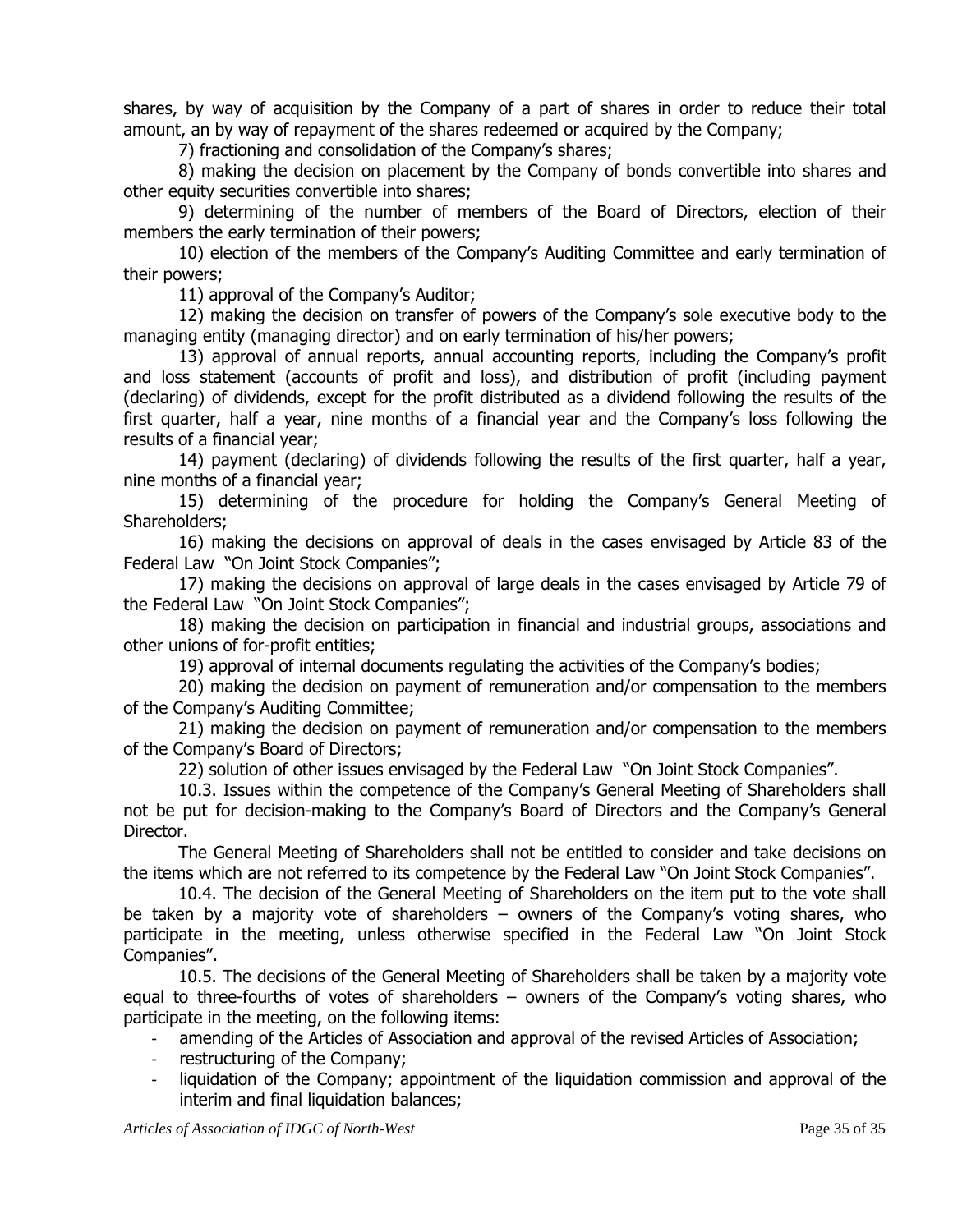- determining of the quantity, par value, category (type) of declared shares and the rights granted by these shares;
- reduction of the Company's authorized capital by way of reduction of the par value of shares or by way of additional shares placement;
- placement of shares (the Company's equity securities convertible into shares) by means of closed subscription under the decision of the General Meeting of Shareholders about an increase in the Company's authorized capital by way of additional shares placement (about placement of the Company's equity securities convertible into shares);
- placement of the ordinary shares by means of open subscription, the number of which exceeds 25 (twenty-five) percent of the earlier placed ordinary shares;
- placement of equity securities convertible into ordinary shares by means of open subscription which may be converted into ordinary shares representing more than 25 (twenty-five) percent of the earlier placed ordinary shares;
- decision-making on approval of a large transaction, the subject matter of which is the property, the price of which exceeds 50 (fifty) percent of the Company's book value;
- in other cases as set out in the Federal Law "On Joint-Stock Companies".

The decision on approval of an interested-party transaction in conformity with Article 83 of the Federal Law "On Joint-Stock Companies" shall be taken by the Company's General Meeting of Shareholders by the majority of votes of all shareholders - owners of voting shares, who are not interested in the transaction.

10.6. Decisions on the items specified in subclauses 2, 5, 7, 8, 12-20 of clause 10.2. of Article 10 hereof, and also about reduction of the Company's authorized capital by way of reduction of the par value of shares shall be taken by the General Meeting of Shareholders only under the proposal of the Company's Board of Directors.

10.7. The Company's General Meeting of Shareholders shall not be entitled to make a decision on the items which are not included in the agenda of the Company's General Meeting of Shareholders, as well as to change the agenda.

The decisions of the General Meeting of Shareholders taken in respect of the items, which are not included into the agenda of the General Meeting of Shareholders (excepting the event when all of the Company's shareholders took part in it), or in violation of the competence of the General Meeting of Shareholders, in the event of absence of quorum for carrying out the General Meeting of Shareholders or without the shareholders' majority vote required to take the decision, shall not be effective irrespective of filing an appeal through judicial procedures.

10.8. Voting at the General Meeting of Shareholders shall be carried out under the principle "one voting share - one vote", except for the cumulative voting on the item of election of members to the Company's Board of Directors.

 At cumulative voting, the number of the votes belonging to each shareholder shall be multiplied by the number of persons who should be elected to the Company's Board of Directors, and the shareholder shall be entitled to give votes received in this way completely for one candidate or to distribute them between two and more candidates.

The Company's Board of Directors members are recognized to be elected if they received the greatest number of votes.

10.9. The Company's General Meeting of Shareholders may be held in the place of the Company's seat, in Moscow or in another place according to the decision of the Company's Board of Directors.

 The specific address for carrying out the Company's General Meeting of Shareholders shall be determined by the Board of Directors at solution of issues related to carrying out of the General Meeting of Shareholders.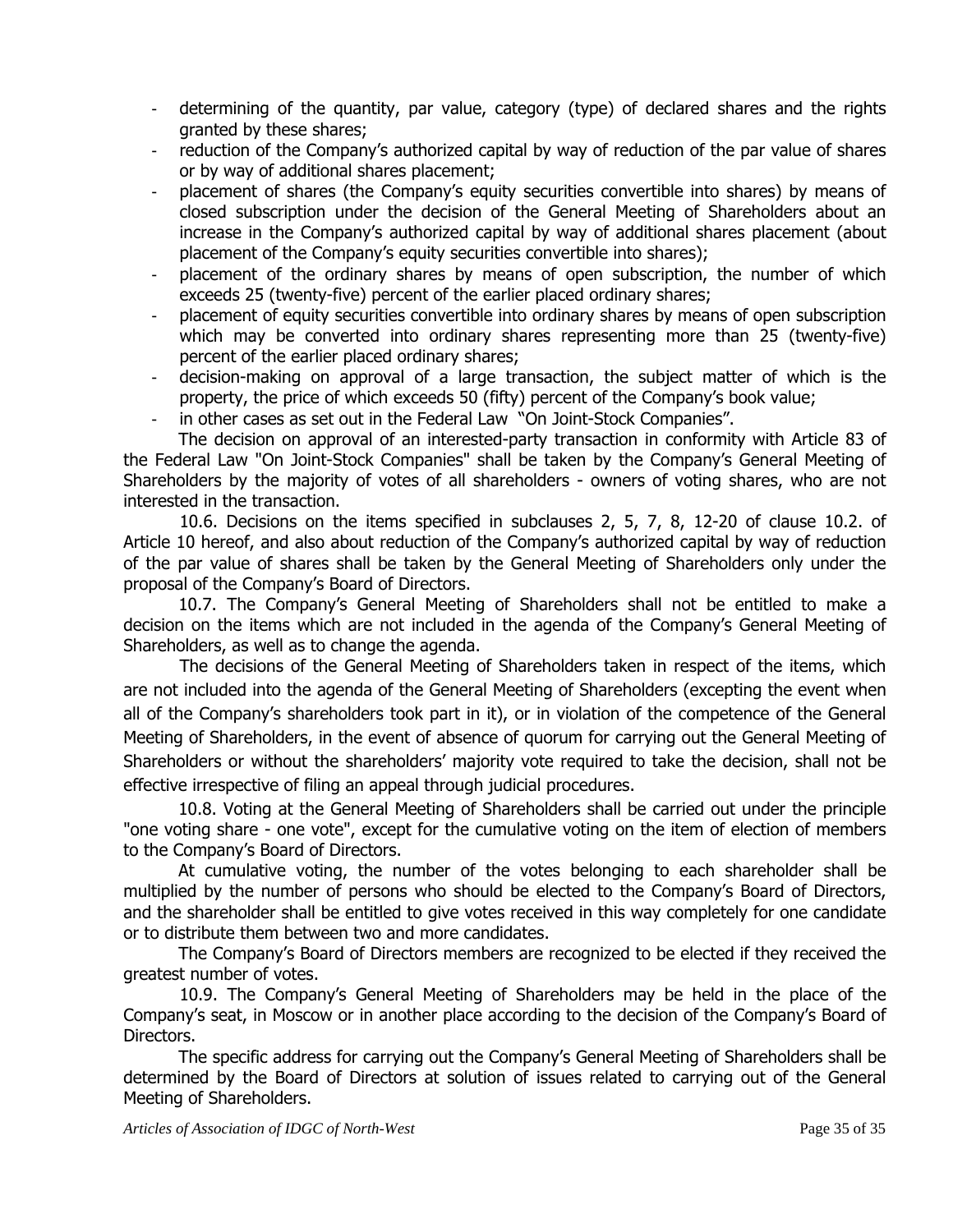10.10. Functions of the person presiding over the General Meeting of Shareholders shall be exercised by the Chairman of the Board of Directors.

In case of absence of the Chairman of the Board of Directors, the functions of the person presiding over the General Meeting of Shareholders shall be exercised by the Deputy Chairman of the Board of Directors.

 In case of absence of the Chairman of the Board of Directors and his/her Deputy, the functions of the person presiding over the General Meeting of Shareholders shall be exercised by any member of the Board of Directors under the decision of the Company's Board of Directors or under the decision of members of the Board of Directors who attend the General Meeting of Shareholders.

 If the persons who preside over the Company's General Meeting of Shareholders according to this clause are absent at the extraordinary general meeting held under the decision of the persons entitled to demand carrying out of the Company's extraordinary general meeting, the Chairman of the Company's General Meeting of Shareholders shall be the person who made a decision on carrying out of the Company's extraordinary General Meeting of Shareholders (his/her representative), or if the decision on carrying out the Company's extraordinary general meeting shareholders is taken by several persons - one of these persons defined by their decision.

10.11. In case all of the Company's voting shares belong to one shareholder, decisions on the clauses referred to the competence of the Company's General Meeting of Shareholders shall be taken by this shareholder (the authorized governance body of the shareholder), shall be in writing and shall be brought to the Company's notice. The provisions of Articles 10-15 of the Articles of Association defining the procedure and terms of preparation, convocation and carrying out the General Meeting of Shareholders shall not be applied, except the provisions concerning the time of carrying out the annual General Meeting of Shareholders.

#### **Article 11. Holding of the Company's General Meeting of Shareholders in the Form of Joint Presence**

 11.1. The Company's annual General Meeting of Shareholders shall be held not earlier than two months and not later than six months after the end of the financial year.

The annual General Meeting of Shareholders shall obligatorily undertake the issues of election of the Board of Directors, the Auditing Committee, approval of the Company's Auditor, approval of the Company's Annual Report presented by the Company's Board of Directors, the annual accounting reports, including the Company's profit and loss statement (accounts of profit and loss) and distribution of profit (including payment (declaring) of dividends, except for the profit distributed as dividends following the results of the first quarter, half of a year, nine months of a financial year) and loss of the Company following the results of a financial year, and other issues falling within the competence of the Company's General Meeting of Shareholders.

 11.2. The General Meeting of Shareholders shall be held in the form of a joint presence of shareholders (representatives of shareholders) for discussion of the agenda items and decisionmaking on the items put to the vote.

The decisions of the General Meeting of Shareholders may be taken by carrying out the absentee voting (by poll) in conformity with Article 12 of these Articles of Association.

 11.3. The functions of the Returning Board at the General Meeting of Shareholders shall be exercised by the professional participant of the securities market which keeps the register of the Company's shareholders (the Company's registrar).

 11.4. The list of the persons who are entitled to participate in the General Meeting of Shareholders shall be made on the basis of the data of the Company's shareholders register.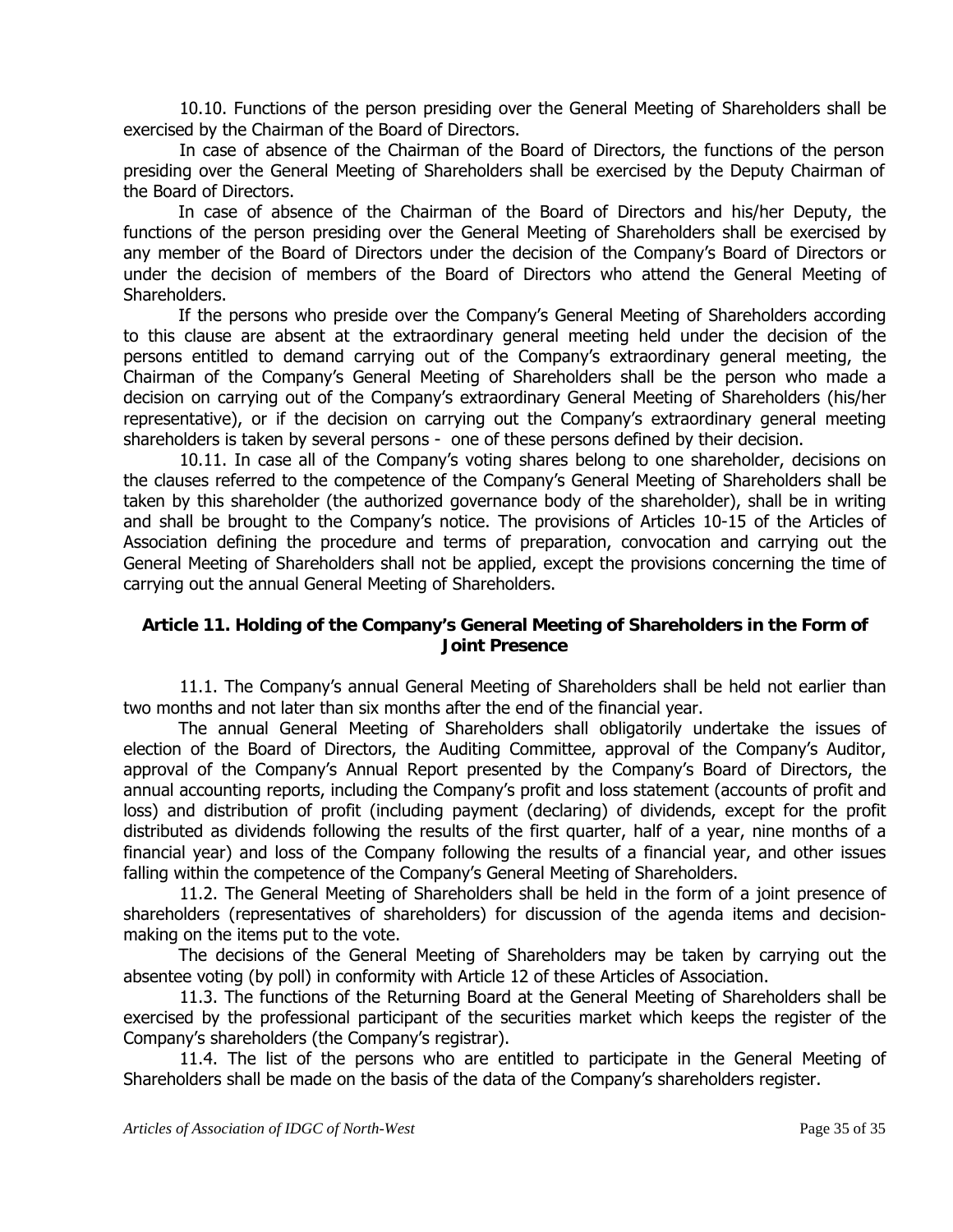The date of drawing up the list of the Company's persons who are entitled to participate in the Company General Meeting of Shareholders may not be scheduled for the date which is before the date of decision-making on carrying out the Company's General Meeting of Shareholders and more than 50 (fifty) days prior to the date of carrying out the General Meeting of Shareholders except for the case stipulated by clause 14.9. of these Articles of Association.

 11.5. The announcement on carrying out of the General Meeting of Shareholders shall be published by the Company in the *Izvestiya* newspaper and shall be placed on the Company's Internet website no later than 30 (thirty) days prior to the date of its carrying out.

 11.6. Bulletins for voting on the agenda items shall be sent by the registered post to the address specified in the list of the persons who are entitled to participation in the General Meeting of Shareholders, or shall be handed over under a signed receipt to each person specified in the list of persons who are entitled to participation in the General Meeting of Shareholders no later than 20 (twenty) days prior to the date of carrying out the General Meeting of Shareholders.

Each person included in the list shall be provided with one copy of the bulletin for voting on all items or one copy of two and more bulletins for voting on different items.

 11.7. The information (material) on the agenda items of the General Meeting of Shareholders within 20 (twenty) days, and in case of carrying out the General Meeting of Shareholders, the agenda of which contains an item on reorganization of the Company - within 30 (thirty) days before carrying out the General Meeting of Shareholders should be available to the persons who are entitled to participation in the General Meeting of Shareholders in the premises of the Company's executive office and other places, the addresses of which are specified in the announcement on carrying out of the General Meeting of Shareholders. During carrying out of the General Meeting of Shareholders, the specified information (materials) should be available to the persons who take part in it.

The procedure of examination by the persons who are entitled to participation in the General Meeting of Shareholders, of the information (materials) on the agenda items of the General Meeting of Shareholders and the list of such information (materials) shall be defined by the decision of the Company's Board of Directors.

 11.8. The right to participation in the General Meeting of Shareholders shall be carried out by the shareholder both personally and through his/her representative.

If the share of the Company is in the common share ownership of several persons, the latter shall be provided with one copy of the bulletin for voting on all items or one copy of two and more bulletins for voting on different items, and competences on voting at the General Meeting of Shareholders shall be carried out under their discretion by one of the participants of the common share ownership or by their common representative.

The competences of each of the specified persons should be properly registered.

 11.9. When carrying out the General Meeting of Shareholders in the form of a joint presence, the persons who are included in the list of persons entitled to participation in the General Meeting of Shareholders (their representatives) shall have a right to take part in this meeting or to send filled-in bulletins to the Company.

11.10. The General Meeting of Shareholders shall be competent (shall have a quorum) if the shareholders possessing in aggregate more than a half of votes of the Company's placed voting shares took part in it.

 Those shareholders are recognized to have participated in the General Meeting of Shareholders who registered for participation in it, and those shareholders whose bulletins were received no later than two days prior to the date of carrying out the General Meeting of Shareholders.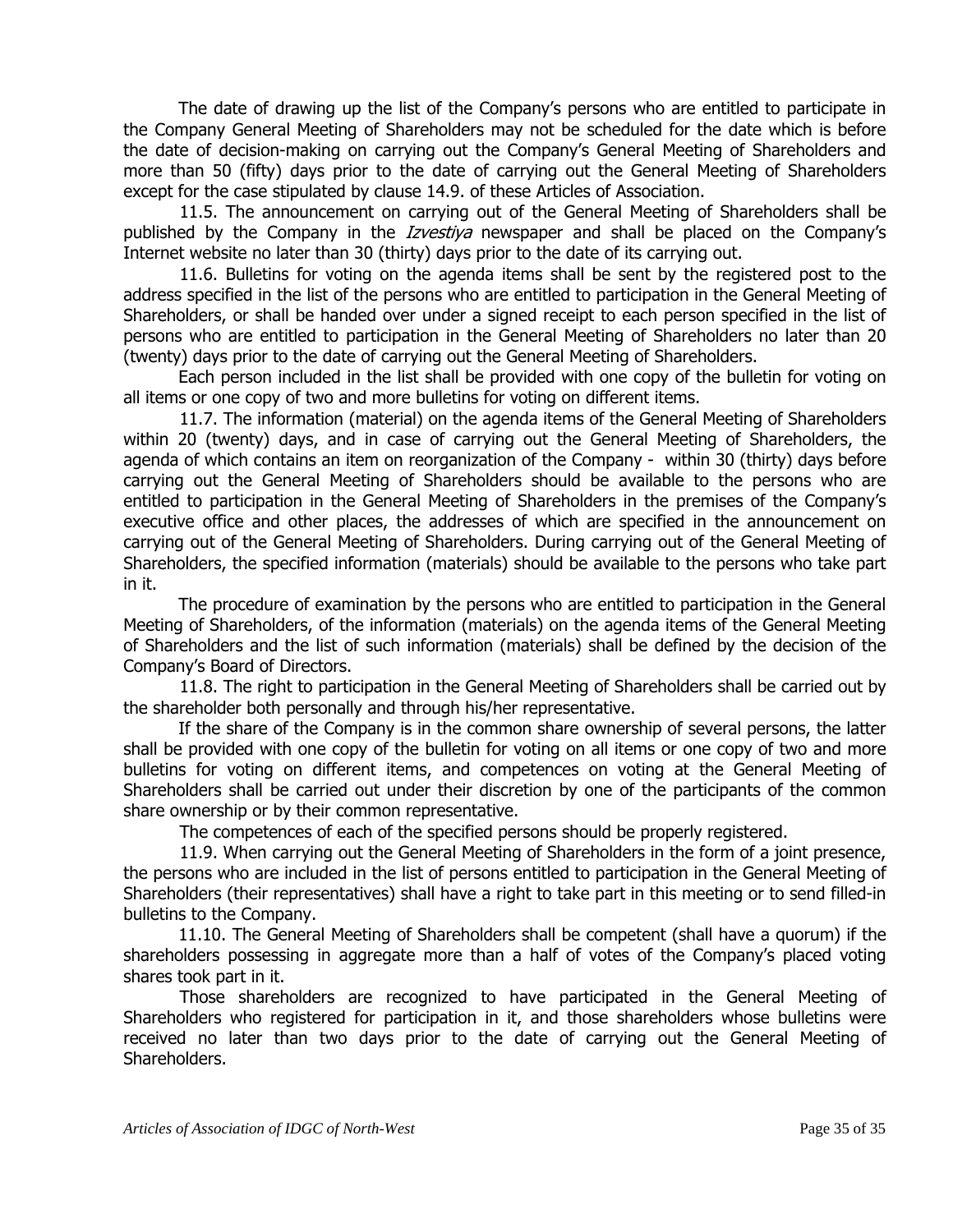If the agenda of the General Meeting of Shareholders includes items, voting on which is carried out by different compositions of voting persons, definition of the quorum for decision-making on these items shall be performed separately.

At the same time, the absence of the quorum for decision-making on the items, the voting on which is carried out by one composition of voting persons, does not interfere with decisionmaking on the items, the voting on which is carried out by another composition of voting persons, for taking which the quorum is present.

 11.11. If the quorum for carrying out the Company annual General Meeting of Shareholders is absent, a repeated General Meeting of Shareholders of the Company with the same agenda shall be held. If the quorum for carrying out the Company extraordinary General Meeting of Shareholders is absent, a repeated General Meeting of Shareholders of the Company with the same agenda may be held.

The decision on convocation of a repeated General Meeting of Shareholders of the Company shall be taken by the Company's Board of Directors.

A repeated General Meeting of Shareholders of the Company convoked instead of the meeting which did not take place is competent if the shareholders possessing in aggregate at least 30 percent of votes of the Company's placed voting shares have taken part in it.

When a repeated General Meeting of Shareholders is held less than 40 (forty) days after the General Meeting of Shareholders which did not take place, the persons who are entitled to participation in the General Meeting of Shareholders shall be defined in conformity with the list of the persons who had the right to participation in the meeting which did not take place.

If the quorum is absent for carrying out of the annual General Meeting of Shareholders based on the court judgment, a repeated General Meeting of Shareholders with the same agenda shall be held no later than in 60 (sixty) days. The repeated General Meeting of Shareholders shall be convened and held by the Company's person or body as stated in the court judgment.

If the quorum is absent for carrying out of the extraordinary General Meeting of Shareholders based on the court judgment, a repeated General Meeting of Shareholders shall not be held.

 11.12. The minutes of the General Meeting of Shareholders shall be made up no later than 3 (three) business days after closing of the General Meeting of Shareholders in two counterparts. Both the counterparts shall be signed by the person presiding over the General Meeting of Shareholders and the secretary of the General Meeting of Shareholders (Corporate Secretary).

11.13. The results of voting and decisions taken by the Company's General Meeting of Shareholders may be announced at the Company General Meeting of Shareholders.

If the results of voting and decisions taken by the Company's General Meeting of Shareholders were not announced at the Company's General Meeting of Shareholders, no later than 10 (ten) days after drawing up of the minutes following the results of voting, the decisions taken by the Company General Meeting of Shareholders and results of voting in the form of the report on results of voting shall be brought to the notice of the persons who are entitled to participation in the Company's General Meeting of Shareholders, in accordance with the procedure stipulated in clause 11.5. of this Article.

#### **Article 12. Holding of the General Meeting of Shareholders in the Form of Absentee Voting**

 12.1. The decision of the General Meeting of Shareholders may be taken without carrying out a meeting (joint presence of shareholders for discussion of items of the agenda and decision-making on the items put to the vote) by carrying out absentee voting (by poll).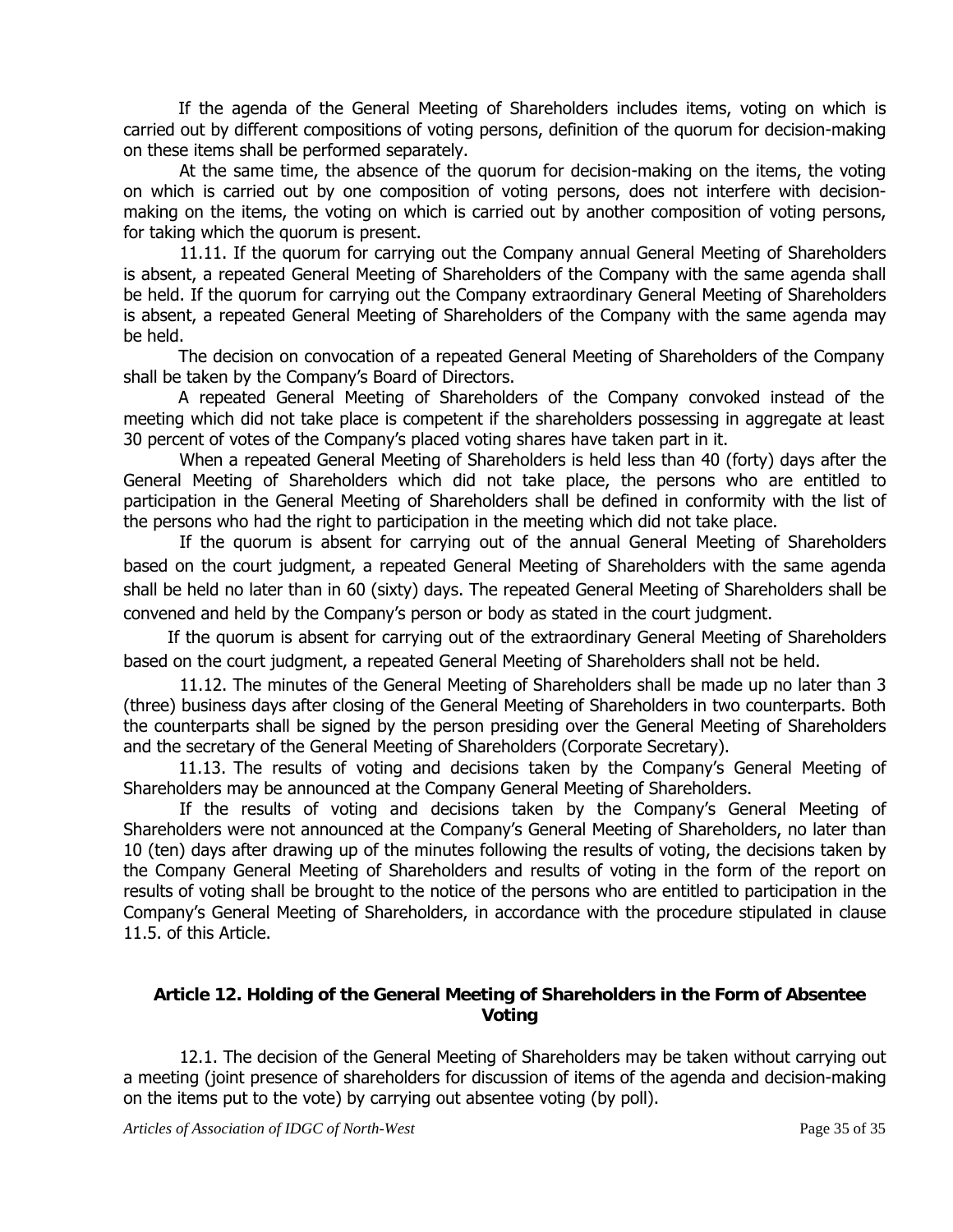Voting on the items of the agenda of the General Meeting of Shareholders held in the form of absentee voting shall be carried out only by bulletins for voting.

 12.2. The General Meeting of Shareholders, the agenda of which includes items on election of the Company's Board of Directors, the Company's Auditing Committee, approval of the Company's Auditor, and items stipulated by subclause 13 of clause 10.2 of Article 10 of these Articles of Association, may not be held in the form of absentee voting.

A new General Meeting of Shareholders shall not be carried out as absentee voting (poll) instead of the General Meeting of Shareholders which did not took place and which was to be carried out as joint presence.

 12.3. The list of the persons who are entitled to participate in the absentee voting on the agenda items of the General Meeting of Shareholders shall be made on the basis of the data of the Company's shareholders register.

The date of drawing up the list of the persons who are entitled to participate in the absentee voting on the agenda items of the General Meeting of Shareholders may not be fixed before the date of decision-making on carrying out the General Meeting of Shareholders of the Company and more than 50 (fifty) days prior to the date of the deadline for receipt of bulletins by the Company.

 12.4. The announcement on carrying out the General Meeting of Shareholders in the form of absentee voting shall be published by the Company in the *Izvestiya* newspaper and on the Company's Internet website no later than 30 (thirty) days before the deadline for receipt of bulletins.

12.5. Bulletins for voting on the agenda items shall be sent by registered mail to the address indicated in the list of the persons who are entitled to participation in the General Meeting of Shareholders, or shall be handed over under a signed receipt to the person indicated in the list of persons who are entitled to participation in the General Meeting of Shareholders no later than 20 (twenty) days prior to the deadline for receipt of bulletins by the Company.

Each person included in the list of persons entitled to participation in the General Meeting of Shareholders shall be provided with one copy of the bulletin for voting on all items or one copy of two and more bulletins for voting on different items.

The procedure of examination by the persons who are entitled to participation in the General Meeting of Shareholders, of the information (materials) on the agenda items of the General Meeting of Shareholders and the list of such information (materials) shall be defined by the decision of the Company's Board of Directors.

 12.6. The General Meeting of Shareholders held in the form of absentee voting shall be competent (shall have a quorum) if the shareholders owning in aggregate more than a half of votes of the Company's placed voting shares took part in it.

Those shareholders are recognized to have taken part in the General Meeting of Shareholders in the form of absentee voting, whose bulletins are received before the deadline for receipt of bulletins by the Company.

 12.7. The minutes on the results of voting shall be made and signed in two counterparts by the Company's registrar no later than 3 (three) business days after the deadline for receipt of bulletins.

The minutes of the General Meeting of Shareholders shall be made in two counterparts no later than 3 (three) business days after the end of receipt by the Company of bulletins. Both the counterparts are signed by Chairman of the General Meeting of Shareholders and Secretary of the General Meeting of Shareholders (Corporate Secretary).

12.8. The decisions taken by the General Meeting of Shareholders and the results of voting in the form of the report on results of voting shall be brought to the notice of the persons who are entitled to participation in the Company's General Meeting of Shareholders no later than 10 (ten) days after drawing up the report on results of voting in accordance with the procedure stipulated by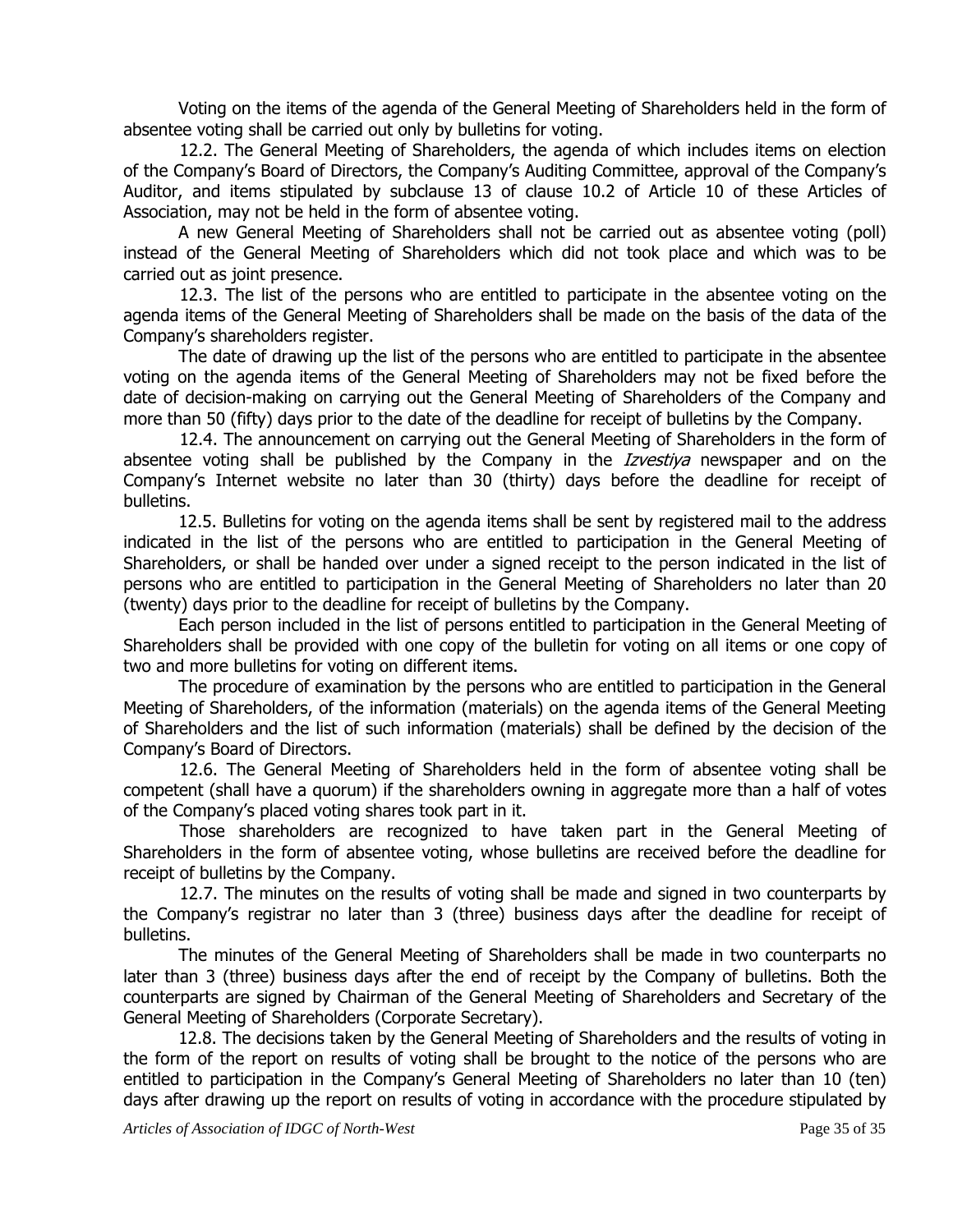#### **Article 13. Proposals to the Agenda of the Company's Annual General Meeting of Shareholders**

 13.1. The Company shareholders (shareholder) who are (is) in aggregate owner(s) of at least 2 (two) percent of the Company's voting shares no later than 60 (sixty) days after the end of the financial year shall be entitled to propose items for the agenda of the annual General Meeting of Shareholders and to recommend candidates for the Company's Board of Directors and the Company's Auditing Committee, the number of which may not exceed the number of members of the corresponding body.

13.2. The proposal on inclusion of items into the agenda of the General Meeting of Shareholders and the proposal on recommendation of candidates shall be made in writing and shall contain the name (naming) of the shareholders (shareholder) who introduced them, quantity and category (type) of shares belonging to them and shall be signed by the shareholders (shareholder).

13.3. The proposal on inclusion of items into the agenda of the General Meeting of Shareholders shall contain the wording of each proposed item, and the proposal on recommendation of candidates - name and data of the document proving the identity (series and (or) number of the document, date and place of its issuing, the agency which issued the document) of each proposed candidate, the name of body he/she is nominated for.

13.4.The Company's Board of Directors shall be obliged to consider the received proposals and to make the decision on their inclusion into the agenda of the Company's General Meeting of Shareholders or on refusal to include them into the specified agenda no later than 5 (five) days after the expiration of the term set out in clause 13.1. of this Article.

13.5. The Company's Board of Directors shall be entitled to refuse to include the items proposed by the shareholder (shareholders) into the agenda of the General Meeting of Shareholders and to refuse to include the recommended candidates into the list of nominees for voting when electing the corresponding body of the Company on the bases stipulated by the Federal Law "On Joint-Stock Companies" and other legal enactments of the Russian Federation.

13.6. The grounded decision of the Company's Board of Directors on refusal to include an item into the agenda of the Company General Meeting of Shareholders or a candidate into the list of nominees for voting when electing the corresponding body of the Company shall be sent to the shareholder (shareholders) who proposed an item or recommended a candidate, no later than 3 (three) days from the moment of its taking.

13.7. The Company's Board of Directors shall not be entitled to change the wording of the items proposed for inclusion into the agenda of the General Meeting of Shareholders, and (if available) in the wording of decisions on such items.

Besides the items proposed for inclusion into the agenda of the General Meeting of Shareholders by shareholders, and in case of absence of such proposals, absence or insufficient quantity of the candidates proposed by shareholders for forming the respective body, the Company's Board of Directors shall be entitled to include items or candidates into the list of nominees in the agenda of the General Meeting of Shareholders at their own discretion.

## **Article 14. Convocation of the Company's Extraordinary General Meeting of Shareholders**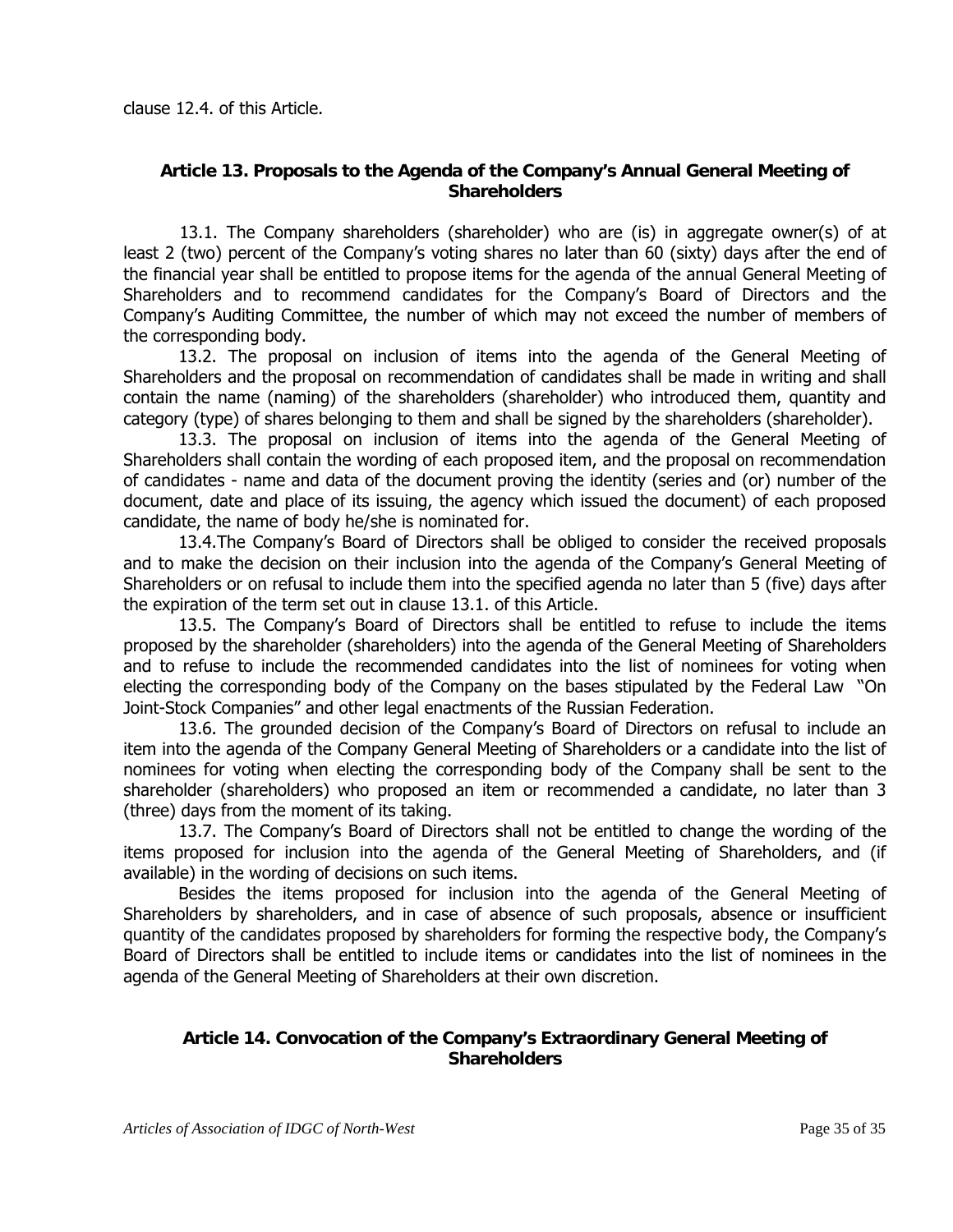14.1. The meetings held besides the Company's annual General Meeting of Shareholders shall be extraordinary.

14.2. The Company's extraordinary General Meeting of Shareholders shall be held under the decision of the Company's Board of Directors on the basis of its own initiative, the demand of the Company's Auditing Committee, the Company's Auditor, and the shareholder (shareholders) who is (are) owner(s) of at least 10 (ten) percent of the Company's voting shares as of the date of presentation of the demand.

14.3. Convocation of the extraordinary General Meeting of Shareholders on demand of the Company's Auditing Committee, the Company's Auditor or the shareholders (shareholder) who are (is) owner(s) of at least 10 (ten) percent of the Company's voting shares shall be carried out by the Company's Board of Directors.

Such General Meeting of Shareholders should be held within 40 (forty) days from the moment of representation of the demand about carrying out the Company's extraordinary General Meeting of Shareholders, except for the case as set out in clause 14.9. of these Articles of Association.

 14.4. The demand on carrying out the Company's extraordinary General Meeting of Shareholders shall contain the items subject to inclusion into the agenda of the meeting.

The persons (person) demanding convocation of the Company's extraordinary General Meeting of Shareholders shall be entitled to present the draft decision of the Company's extraordinary General Meeting of Shareholders, the proposal on the form of carrying out of General Meeting of Shareholders. Should the requirement about convocation of the extraordinary General Meeting of Shareholders contain the proposal on recommendation of candidates, the corresponding provisions of Article 13 of these Articles of Association shall apply to such a proposal.

The Company's Board of Directors shall not be entitled to make changes to the wording of the items of the agenda, wording of decisions on such items and to change the proposed form of carrying out the extraordinary General Meeting of Shareholders convoked on demand of the Company's Auditing Committee, the Company's Auditor or the shareholders (shareholder) who are (is) owner(s) of at least 10 (ten) percent of the Company's voting shares.

 14.5. Should the demand on convocation of the Company's extraordinary General Meeting of Shareholders be received from the shareholder (shareholders), it should contain the name (designation) of the shareholder (shareholders) demanding convocation of the meeting, with indication of quantity, category (type) of the Company's shares belonging to them.

The demand on convocation of the Company's extraordinary General Meeting of Shareholders shall be signed by the person (persons) demanding convocation of the Company's extraordinary General Meeting of Shareholders.

 14.6. Within 5 (five) days from the date of presentation of the demand of the Company Auditing Committee, the Company's Auditor or the shareholder (shareholders) who is (are) owner(s) of at least 10 (ten) percent of the Company's voting shares, about convocation of the Company's extraordinary General Meeting of Shareholders, the Company's Board of Directors shall take the decision on convocation of the Company's extraordinary General Meeting of Shareholders or on refusal of its convocation.

14.7. The decision of the Company's Board of Directors on convocation of the Company's extraordinary General Meeting of Shareholders or the grounded decision on refusal of its convocation shall be sent to the persons demanding its convocation, no later than 3 (three) days from the moment of its taking.

14.8. If during the term set forth in clause 14.6. of Article 14 of these Articles of Association, the Company's Board of Directors did not take the decision on convocation of the Company's extraordinary General Meeting of Shareholders or took the decision on refusal to convoke it, the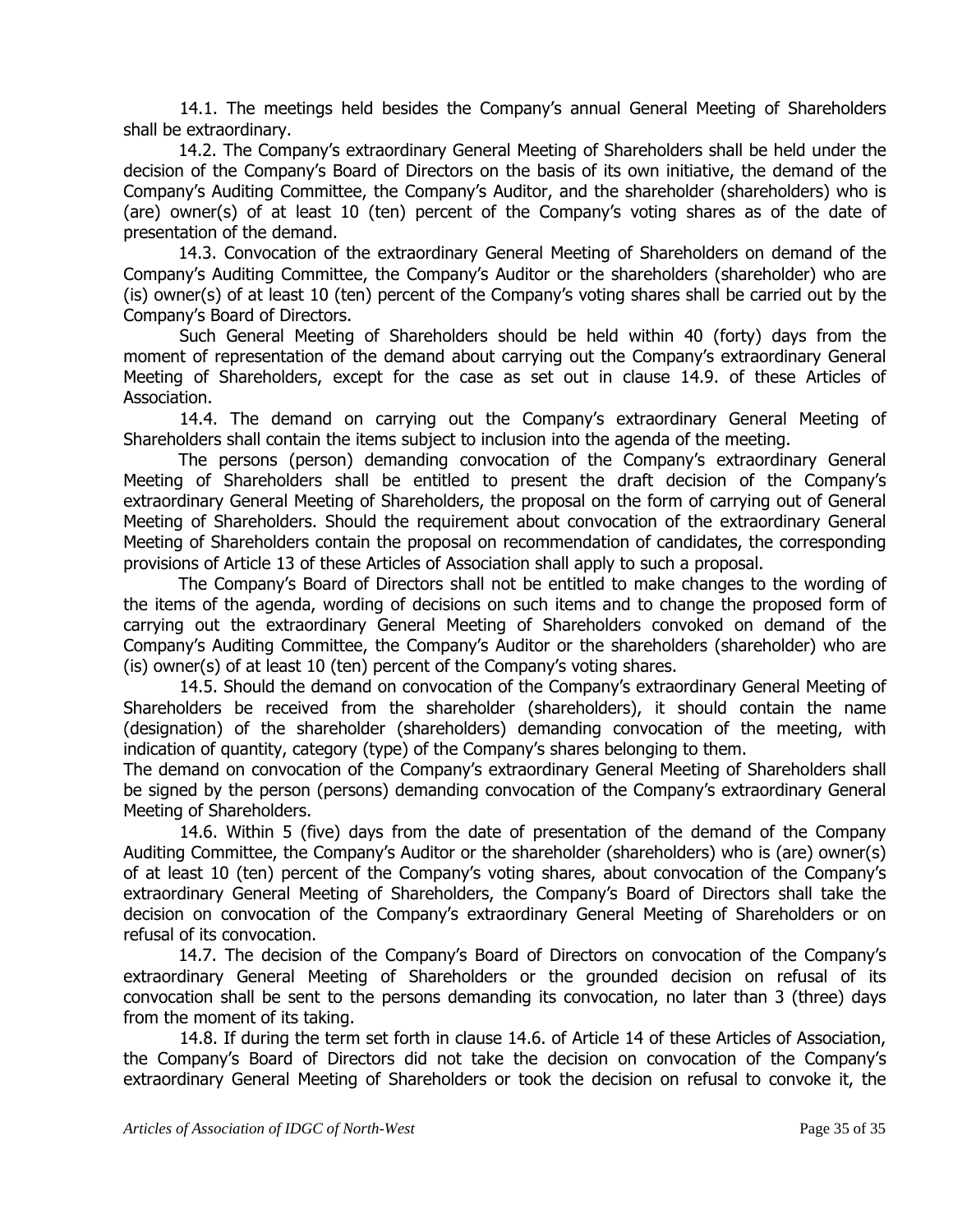Company's extraordinary General Meeting of Shareholders may be convoked by the persons demanding its convocation.

In this case the bodies and persons convoking the extraordinary General Meeting of Shareholders possess the powers stipulated in the Federal Law "On Joint-Stock Companies" and these Articles of Association which are necessary for convocation and carrying out of the General Meeting of Shareholders.

14.9. Should the proposed agenda of the extraordinary General Meeting of Shareholders contain an item on election of members of the Company's Board of Directors:

14.9.1. The General Meeting of Shareholders shall be held within 90 (ninety) days from the moment of presentation of the demand on carrying out the Company's extraordinary General Meeting of Shareholders.

14.9.2. The Company shareholders (shareholder) who are (is) in aggregate owner(s) of at least 2 percent of the Company's voting shares shall be entitled to propose candidates for election to the Company's Board of Directors, the number of which may not exceeds the number of members of the Company's Board of Directors.

Such proposals should be received by the Company at least 30 (thirty) days prior to the date of carrying out the extraordinary General Meeting of Shareholders.

The Company's Board of Directors shall be obliged to consider the received proposals and to make the decision on their inclusion into the agenda of the extraordinary General Meeting of Shareholders or on refusal to include them into the mentioned agenda 5 (five) days at the latest after the end of the period set forth in paragraph 2 of this subclause.

14.9.3. The date of drawing up of the list of the persons who are entitled to participation in the Company's General Meeting of Shareholders may not be determined before the date of decisionmaking on carrying out the Company's General Meeting of Shareholders and more than 85 (eightyfive) days prior to the date of carrying out the Company's General Meeting of Shareholders.

14.9.4. The announcement on carrying out the extraordinary General Meeting of Shareholders should be made no later than 70 (seventy) days prior to the date of its carrying out.

#### **Article 15. The Company's Board of Directors**

15.1. The Company's Board of Directors shall perform general management of the Company's activities, except for addressing the issues referred to the competence of the General Meeting of Shareholders by the Federal Law "On Joint Stock Companies" and these Articles of Association.

The issues within the competence of the Board of Directors shall be as follows:

1) setting the priority directions of the Company's activities and the Company's development strategy;

2) convocation of the Company's annual and extraordinary General Meetings of Shareholders, except for the cases set out in clause 14.8 of Article 14 of these Articles of Association, and announcement of the date of holding a new General Meeting of Shareholders instead of the meeting which did not take place due to the quorum absence;

3) approval of the Company's General Meeting of Shareholders agenda;

4) election of the secretary of the Company's General Meeting of Shareholders;

5) determining of the date of drawing up the list of persons entitled to participate in the Company's General Meeting of Shareholders, approval of expenses estimate for holding the Company's General Meeting of Shareholders and solution of other issues related to preparation and carrying out of the Company's General Meeting of Shareholders;

6) submission for the decision of the Company's General Meeting of Shareholders of the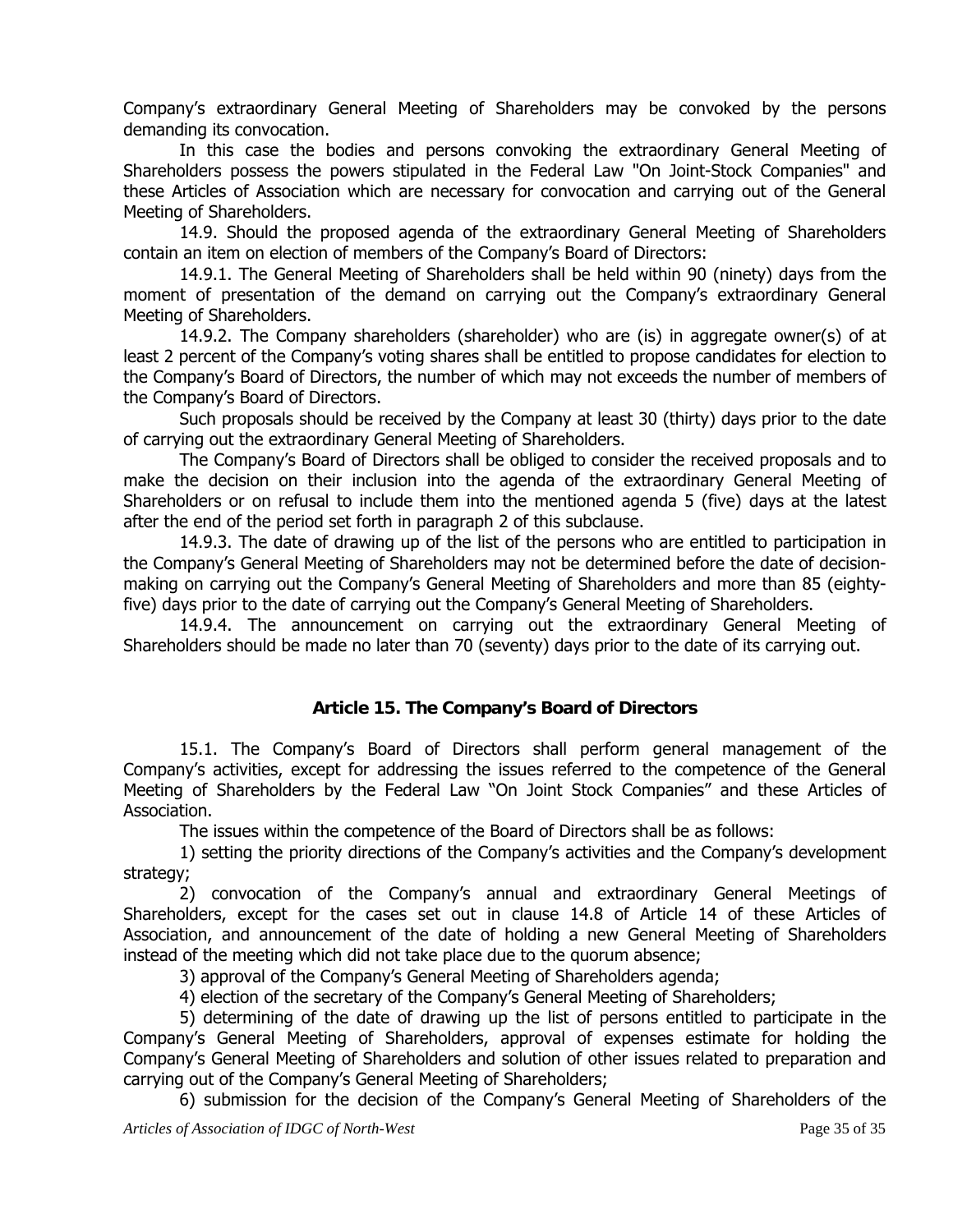issues envisaged by subclauses 2, 5, 7, 8, 12-20 of clause 10.2 of Article 10 of these Articles of Association, as well as the issues on the reduction of the Company's authorized capital by way of reduction of the par value of shares;

7) placement by the Company of bonds and other equity securities except for the cases stipulated by the Russian Federation laws and these Articles of Association;

8) approval of the resolution authorizing issuance of securities, securities prospectus and report on the results of the securities issuance, approval of the reports on the results of the shares acquisition from the Company's shareholders, reports on the shares repayment, reports on the results of presentation of the demands by the Company's shareholders on the redemption of the shares owned by them;

9) determining the price (monetary value) of the property, the price of placement and buyout of equity securities in cases envisaged by the Federal Law "On Joint Stock Companies" as well as when solving issues stipulated in subclauses 11, 21, 37 of clause 15.1. of Article 15 of these Articles of Association;

10) acquisition of the shares, bonds and other securities placed by the Company in the cases envisaged by the Federal Law "On Joint Stock Companies";

11) alienation (selling) of the Company's shares which are placed at the disposal of the Company as a result of their acquisition or buyout from the Company's shareholders, as well as in other cases envisaged by the Federal Law "On Joint Stock Companies";

12) election of the Company's General Director and early termination of his/her powers, including taking the decision on early termination of the labor contract with him/her;

13) definition of the number of members of the Company's Management Board, election of the Company's Management Board members, fixing of compensations and remunerations paid to them, early termination of their powers;

14) recommendations to the Company's General Meeting of Shareholders on the amount of remunerations and compensations paid to the members of the Auditing Committee and determining the amount of remuneration of the Auditor's services;

15) recommendations on the amount of the dividend per shares and the procedure for its payment;

16) approval of the Company's internal documents determining the procedure for the formation and use of the Company's funds;

17) decision-making on the use of the Company's funds; approval of the cost estimates for the use of special-purpose funds and consideration of the results of the implementation of the cost estimates for the use of special-purpose funds;

18) approval of the Company's internal documents, except for the internal documents, the approval of which is referred to the competence of the General Meeting of Shareholders and other internal documents, the approval of which is referred to the competence of the Company's executive bodies;

19) approval of the business plan (revised business plan), including the investment program, and the quarterly report on the results of their implementation, as well as approval (revising) of target values of the Company's cash flow;

19.1) consideration of the investment program, including the changes thereto;

20) foundation of the Company's branches and opening of the Company's representative offices, their liquidation, and amending the Company's Articles of Association in connection with the foundation of the Company's branches and opening of the Company's representative offices (including changing of the information on the names and location of the Company's branches and representative offices) and their liquidation;

*Articles of Association of IDGC of North-West* Page 35 of 35 21) making the decision on the participation of the Company in other entities (entering into the operating entity or creation of a new entity, including approval of constituent documents) and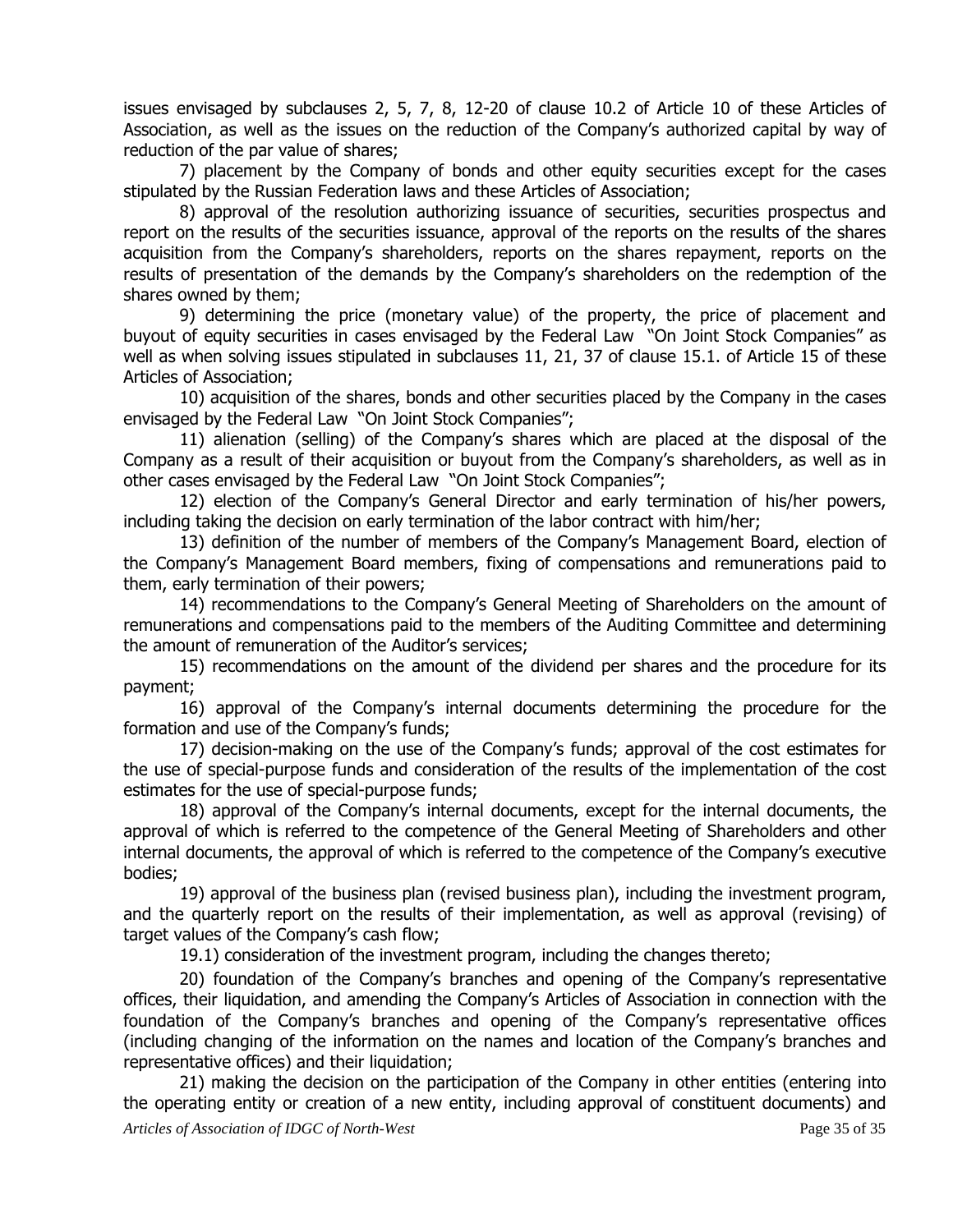on purchase, alienation and encumbrance of shares and stakes in the authorized capitals of the entities, in which the Company participates, change of the stake in the authorized capital of the corresponding entity, and termination of the Company's participation in other entities;

22) determining of the Company's credit policy as to provision by the Company of loans, signing facility agreements and loan agreements, issuing of guarantees, incurring liabilities in respect of bills (issuing of an ordinary and transfer bill), pledging of property and making the decision on the above mentioned deals of the Company in cases when the procedure for the decision-making of them is not determined by the Company's credit policy as well as decision making in accordance with the order envisaged by the Company's credit policy on bringing the debt position of the Company in compliance with the limits determined by the Company's credit policy;

23) approval of large deals in cases envisaged by Chapter X of the Federal Law "On Joint Stock Companies";

24) approval of deals in cases envisaged by Chapter XI of the Federal Law "On Joint Stock Companies";

25) approval of the Company's registrar, terms of the agreement signed with it and its termination;

26) election of the Company's Board of Directors Chairperson and early termination of his/her powers;

27) election of the Company's Board of Directors Deputy Chairperson and the early termination of his/her powers;

28) election of the Company's Corporate Secretary and the early termination of his/her powers;

29) tentative approval of decisions on the Company's deals related to the gratuitous transfer of the Company's property or property rights (demands) to itself or the third party; deals connected with the liberation from property liabilities to itself or a third party; deals related to the gratuitous provision of services by the Company (carrying out of works) to third party, in cases (amount) determined by separate decisions of the Company's Board of Directors, and decision-making on these deals by the Company in cases when the above-mentioned cases (amount) are not determined;

30) decision-making on temporary termination of the powers of the managing entity (managing director);

31) decision-making on the appointment of the Acting General Director of the Company in the cases determined by separate decisions of the Company's Board of Directors, and his/her calling to an account;

32) calling to an account of the Company's General Director and his/her remuneration in accordance with the labor laws of the Russian Federation;

33) consideration of the General Director's reports on the Company's activities (including the report on exercising his/her functions, on the implementation of the decisions of the Company's general meeting and its Board of Directors);

34) approval of the procedure of the Company's interaction with the entities, in which the Company participates;

35) Definition of the Company's position (position of the Company's representatives), including the assignment to take or not to take part in voting on the agenda items, to vote on draft decisions "for", "against" or "abstained", on the following items of the agenda of general shareholder (participant) meetings of subsidiaries and dependent entities (hereinafter referred to as the "SDE") (except for the cases when the functions of the SDE's general meetings of shareholders are exercised by the Company's Board of Directors), and meetings of the SDE's boards of directors (except for the item on approval of the agenda of the SDE's general meetings of shareholders when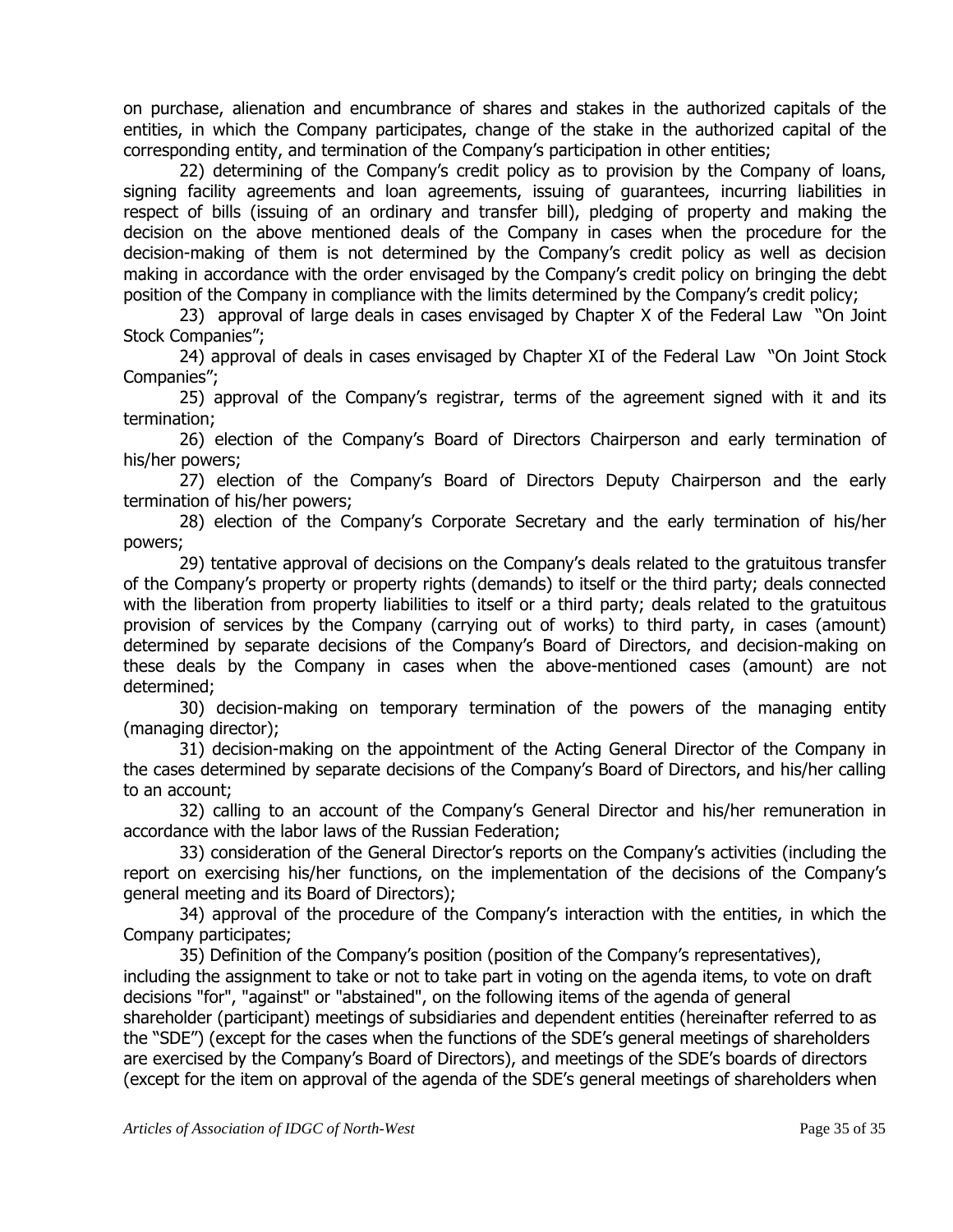functions of the SDE general meeting of shareholders are carried out by the Company's Board of Directors):

a) on determining of the agenda of the general meeting of shareholders (participants) of SDE;

b) on the SDE reorganization and liquidation;

c) on determining of the number of members of the SDE's governance and control bodies, recommendation, election of their members and early termination of their powers, recommendation, election of the SDE's sole executive body and early termination of its powers;

d) on determining of the number, par value, category (type) of the SDE's declared shares and the rights granted by these shares;

e) on increase of the SDE's authorized capital through the increase of the par value of shares or through the placement of additional shares;

f) on placement of the SDE's securities convertible into ordinary shares;

g) on fractioning and consolidation of the SDE's shares;

h) on approval of large deals made by the SDE;

i) on participation of SDE in other entities (on entering into the existing entities or on the foundation of a new one), as well as on the acquisition, alienation, encumbrance of shares and stakes in the authorized capitals of the entities, in which the SDE participates, change of the stake in the authorized capital of the respective entity;

j) on the deals made by SDE (including several associated deals) related to purchase, alienation or a possibility of alienation of property representing fixed assets, intangible assets, objects of unfinished construction, the purpose of the use of which is production, transmission, dispatching, distribution of electric and heating energy in the events (amount) defined by the procedure of interrelation of the Company with the entities, in which the Company participates, approved by the Company's Board of Directors;

k) on amending the SDE's constituent documents;

l) on determining of the procedure of remuneration payment to the members of the SDE's board of directors and auditing committee;

m) on approval of target values of key performance indicators (revised target values of key performance indicators);

n) on approval of the report on the implementation of planned values of annual and quarter key performance indicators;

o) on approval of the business plan (revised business plan), which includes the investment program, and approval of the quarterly report on the results of their implementation;

p) on approval (consideration) of the report on business plan implementation;

q) on approval of the distribution of profit and loss following the results of a financial year;

r) on recommendations in respect of the amount of dividend per shares and the procedure of its payment;

s) on payment (declaring) of dividends following the results of the first quarter, half of a year, nine months of a financial year, and following the results of a financial year;

t) on consideration of the investment program, including the changes thereto;

36) determination of the position of the Company (representatives of the Company) on the following items of the agenda of the SDE's board of directors' meetings (including the assignment to participate or not to participate in voting on the items of the agenda, to vote on draft decisions "for" "against", or "abstained":

a) on the determining the SDE's representatives position on the items of the agendas of the general meetings of shareholders (participants) and the meetings of the board of directors of the entities which are subsidiary and dependent in relation to SDE concerning the completion (approval) of deals, including several associated deals related to purchase, alienation or a possibility of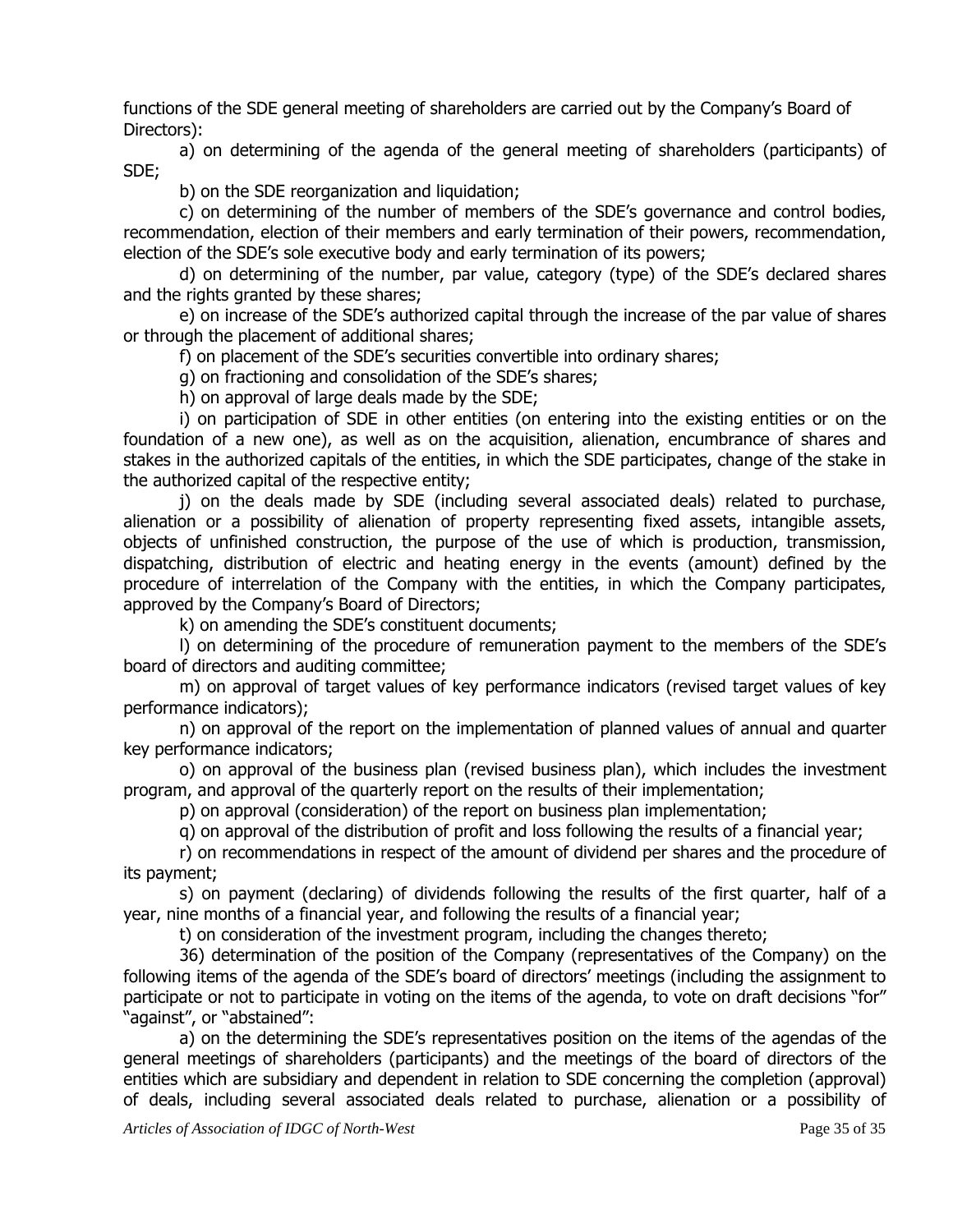alienation of the property representing fixed assets, intangible assets, objects of unfinished construction, the purpose of the use of which is production, transmission, dispatching, distribution of electric and heating power in cases (amounts) determined by the procedure of cooperation of the Company with the entities, in which the Company participates approved by the Company's Board of Directors;

b) on determining of the SDE's representatives position on the items of the agendas of the general meetings of shareholders (participants) and the meetings of the board of directors of the entities which are subsidiary and dependent in relation to SDE, participating in production, transmission, dispatching, distribution of electric and heating power, reorganization and liquidation, increase of the authorized capital of these entities through the increase of the par value of shares or through the placement of additional shares, securities convertible into ordinary shares;

37) tentative approval of the decisions on the completion by the Company:

a) of deals, the subject matter of which shall be the Company's non-current assets in the amount exceeding 10 percent of the book value of these assets as of the date of decision-making on the completion of this deal;

b) of deals (including several associated deals) related to purchase, alienation or a possibility of alienation of the property representing fixed assets, intangible assets, objects of incomplete construction, the purpose of use of which is production, transmission, dispatching, distribution of electric and thermal energy in the cases (amounts) determined by separate decisions of the Company's Board of Directors;

c) of deals (including several associated deals) related to purchase, alienation or a possibility of alienation of the property representing fixed assets, intangible assets, objects of incomplete construction, the purpose of use of which is not production, transmission, dispatching, distribution of electric and thermal energy in the cases (amount) determined by separate decisions of the Company's Board of Directors;

38) recommendation by the Company of persons for the election to the position of the sole executive body, to other management bodies, bodies of control, and candidates for the auditor of the entities, in which the Company participates, which carry out production, transmission, dispatching, distribution and selling of electric and heating power, as well as repairs and maintenance types of activities;

39) determining of the lines of ensuring the Company's insurance coverage including the approval of the Company's Insurer;

40) approval of the organizational structure of the Company's executive body and its amending;

41) approval of the regulation for remunerative incentives of the General Director, regulation for remunerative incentives of the Company's top managers; approval of the list of the Company's top managers;

42) approval of candidates for certain positions of the Company's executive body defined by the Company's Board of Directors;

43) tentative approval of the collective agreement, the agreements concluded by the Company within the framework of the regulation of social and labor relations;

44) creation of committees under the Company's Board of Directors, election of members of the Committees under the Company's Board of Directors and early termination of their powers, election and early termination of powers of chairmen of committees under the Company's Board of Directors;

45) approval of the candidate for the independent appraiser (appraisers) for determining of the Company's shares value, property and other assets in cases envisaged by the Federal Law "On Joint Stock Companies", these Articles of Association and separate decisions of the Company's Board of Directors;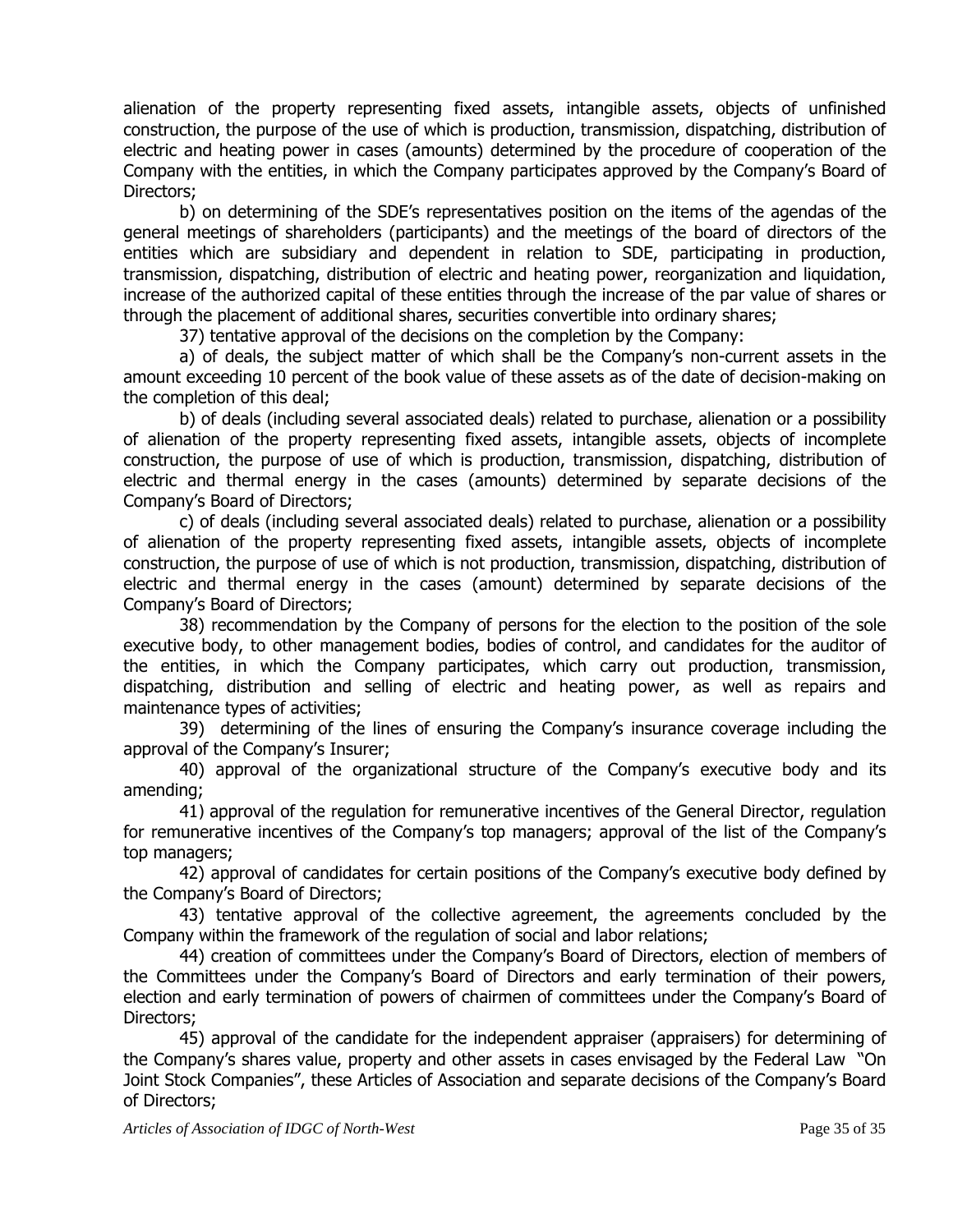46) approval of the candidate for the financial consultant involved in accordance with the Federal Law "On the Securities Market" as well as the nominees of securities issuance organizers and consultants on the deals directly related to the attraction of means in the form of public loans;

47) tentative approval of the deals, which could lead to occurrence of liabilities expressed in the foreign currency (or liabilities, the volume of which is attached to the foreign currency) in cases and amounts determined by separate decisions of the Company's Board of Directors and if the said cases (amounts) are not determined by the Company's Board of Directors;

48) determining of the Company's purchasing policy, including approval of the Regulations for the Procedure for Carrying out Regulated Purchases of Goods, Works and Services, approval of the head of the Company's Central Purchasing Body and its members, and approval of the annual comprehensive program of purchases and decision-making on other items in accordance with the documents approved by the Company, which regulate the Company's purchasing activities;

49) decision-making on recommendation of the Company's General Director for state awarding;

50) approval of the target values (revised values) of the Company's key performance indicators (KPI) and the reports on their implementation;

51) determining of the Company's policy aimed to improve the stability of the power grids distribution complex and other power energy complex facilities, including approval of the Company's strategic programs for improvement of the stability of the power grid complex, development of the power grid complex and its safety;

52) determining of the Company's housing policy as regards providing corporate aid to the employees of the Company for improving their living conditions in the form of subsidies, compensation of their costs, interest-free loans and decision-making on provision by the Company of the specified aid in cases, when the procedure of its provision is not determined by the Company's housing policy;

53) other issues falling within the competence of the Board of Directors in accordance with the Federal Law "On Joint Stock Companies" and these Articles of Association.

15.2. The issues referred to the competence of the Company's Board of Directors shall not be transferred for decision-making to the Company's General Director.

15.3. The members of the Board of Directors while exercising their rights and their functions shall act in the interests of the Company, exercise their rights and functions in respect of the Company faithfully and reasonably.

15.4. The Board of Directors members shall bear the responsibility to the Company for the losses incurred by the Company by their wrongful actions or omission, unless other reasons and volume of responsibility are determined by federal laws.

Alongside with this, the Board of Directors members who voted against the decision, which led to the Company's losses or those ones who did not participate in the vote, shall bear no responsibility.

#### **Article 16. Election of the Company's Board of Directors**

16.1. The number of members of the Company's Board of Directors shall be determined equal to 11 (eleven) members.

16.2. The members of the Company's Board of Directors shall be elected at the Company General Meeting of Shareholders in accordance with the procedure stipulated by clause 10.8 of Article 10 of these Articles of Association for a period till the next Company's annual General Meeting of Shareholders.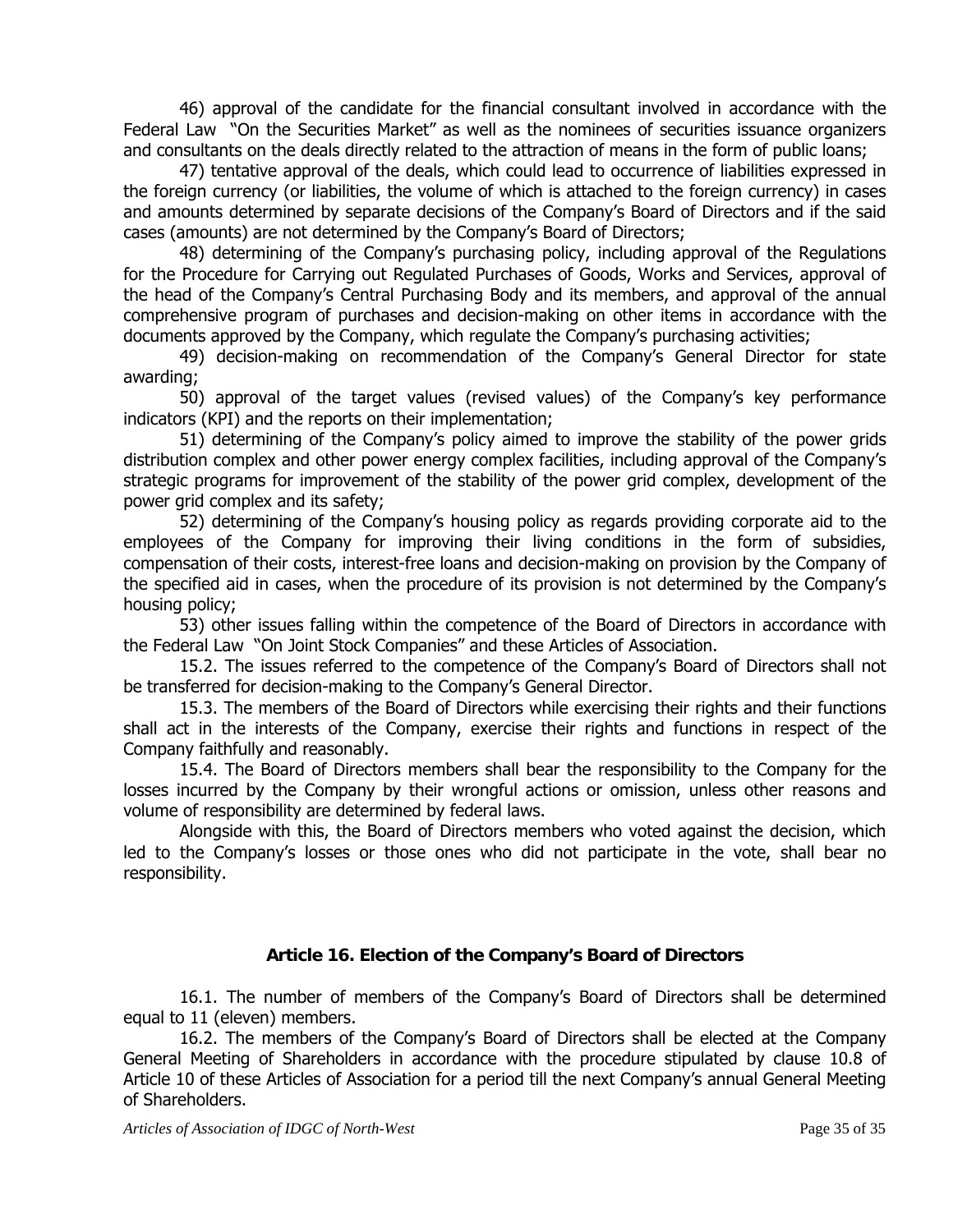Should the Board of Directors be elected at the Company's extraordinary General Meeting of Shareholders, the Board of Directors members shall be considered elected for the period till the date of holding of the next Company's annual General Meeting of Shareholders.

If the annual General Meeting of Shareholders was held within the time established by clause 11.1. of Article 11 of these Articles of Association, the powers of the Company's Board of Directors are terminated, except for the powers as regards convocation, preparation and carrying out of the annual General Meeting of Shareholders.

16.3. Only a physical person shall be a member of the Company's Board of Directors.

16.4. Persons elected to the Company's Board of Directors shall have no limitations regards the number of reelection.

16.5. According to the decision of the Company's General Meeting of Shareholders, the powers of all members of the Company's Board of Directors may be terminated early.

The decision of the General Meeting of Shareholders on early termination of powers may be taken only concerning all members of the Company's Board of Directors.

#### **Article 17. Chairperson of the Company's Board of Directors**

17.1. Chairperson of the Company's Board of Directors shall be elected from among the members of the Company's Board of Directors by the majority of votes from the total number of the members of the Company's Board of Directors.

The Company's Board of Directors shall be entitled to reelect their Chairperson any time by the majority of votes from the total number of the members of the Company's Board Directors.

17.2. The Chairperson of the Board of Directors shall organize the work of the Board of Directors, convene its meetings and preside at them, organize keeping of the minutes of the meetings, and preside over the Company's General Meeting of Shareholders.

17.3. In the absence of the Chairperson of the Company's Board of Directors, his/her functions shall be carried out by the Deputy Chairperson of the Company's Board of Directors elected from among the members of the Company's Board of Directors by the majority of votes from the total number of the members of the Company's Board of Directors.

#### **Article 18. Meetings of the Company's Board of Directors**

18.1. The procedure for convening and holding the meetings of the Company's Board of Directors shall be determined by the internal document approved by the General Meeting of Shareholders of the Company.

18.2. The meetings of the Company's Board of Directors shall be held as often as necessary but not less often than every six weeks.

The meeting of the Company's Board of Directors shall be convened by the Chairperson of the Board of Directors (or by his/her Deputy in cases envisaged in clause 17.3 of Article 17 of these Articles of Association of the Company) on his/her own initiative, upon the demand of a member of the Board of Directors, Auditing Committee, the Auditor or General Director of the Company.

18.3. The first meeting of a newly elected Board of Directors of the Company shall obligatorily address the issues of election of the Chairperson of the Board of Directors, his/her Deputy and Corporate Secretary of the Company'.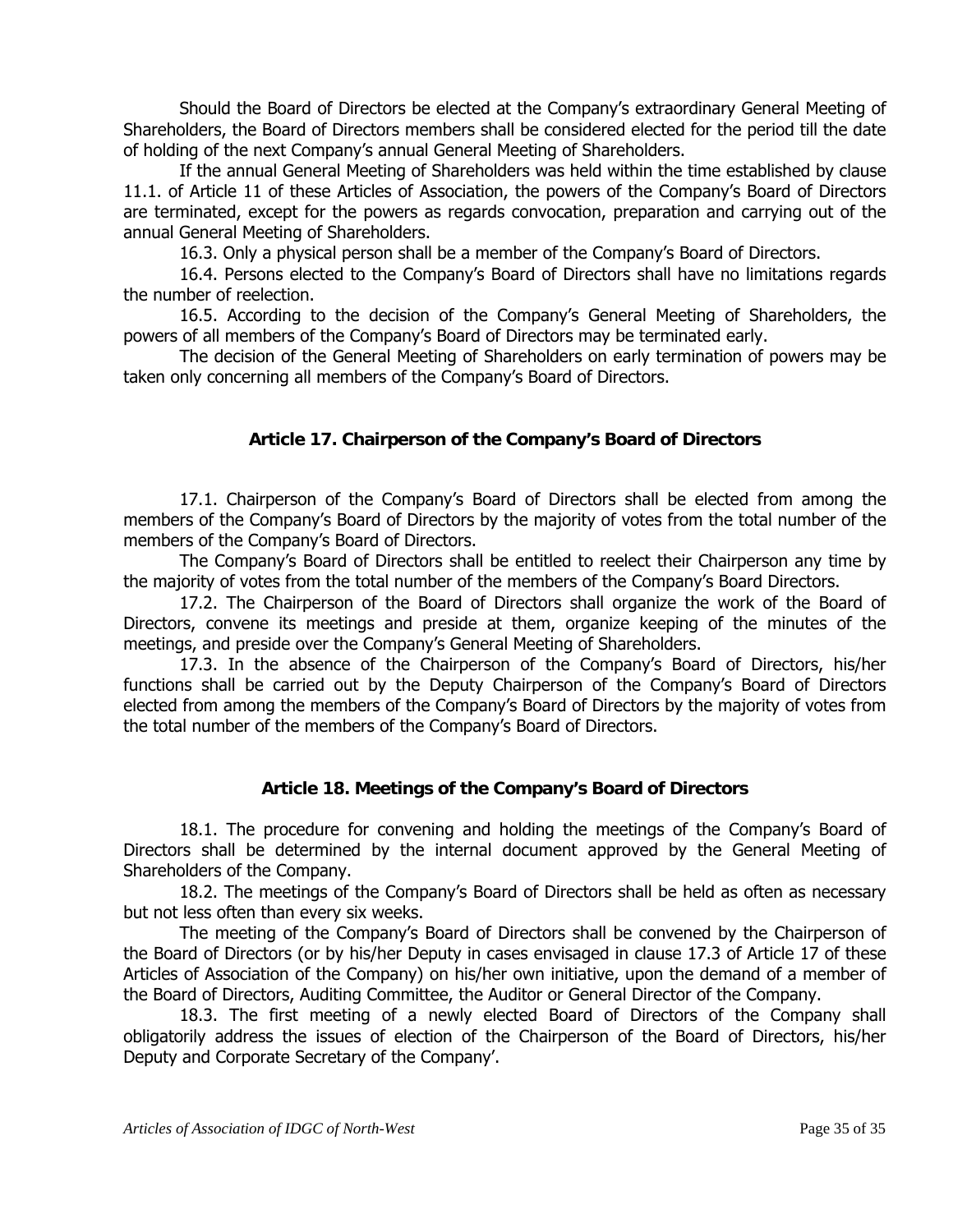The specified meeting of the Board of Directors shall be convened by one of the members of the Company's Board of Directors in accordance with the regulations of the activity of the Company's Board of Directors.

18.4. The decision of the Company's Board of Directors may be made by absentee voting (by poll). In the event of holding the absentee voting, materials concerning the meeting agenda items and questionnaire for voting shall be forwarded to all members of the Board of Directors, which shall contain the information on the date of submission to the Company's Board of Directors of the questionnaire filled-in and signed by the member of the Board of Directors.

18.5. The member of the Board of Directors who is absent at the joint presence meeting of the Company's Board of Directors shall be entitled to state his/her opinion in writing on the items of the agenda in accordance with the procedure determined in the internal document regulating the procedure of convocation and carrying out of the Board of Directors meeting.

18.6. Transfer of the right to vote by a member of the Company Board of Directors to another person including another member of the Company's Board of Directors shall not be allowed.

18.7. The decisions at the meeting of the Company's Board of Directors shall be made by the majority of the votes of the members of the Company's Board of Directors participating in the meeting except for the cases envisaged by the Russian Federation laws and these Articles of Association.

In cases when the deal was simultaneously approved on several grounds (stipulated by these Articles of Association and stipulated by Chapter X or Chapter XI of the Federal Law "On Joint Stock Companies"), the procedure of its approval shall be governed by the provisions of the Federal Law "On Joint Stock Companies".

18.8. The decision of the Company's Board of Directors on the approval of a large deal shall be made unanimously by all members of the Board of Directors.

The decisions of the Company Board of Directors shall be made by the majority in threefourths of the votes of the members of the Board of Directors from their total number on the following items:

- on suspension of the powers of the managing entity (managing director) and on appointment of the acting General Director of the Company;
- on convening of the extraordinary General Meeting of Shareholders of the Company in cases envisaged by clauses 21.11. and 21.12 of Article 21 of these Articles of Association.

When the decisions defined in this clause are made by the Company's Board of Directors, the votes of the retired members of the Board of Directors shall not be taken into account.

The retired members of the Company's Board of Directors are persons who left the membership of the Board of Directors because of their death, their recognition in a judicial procedure as incapable or missing.

18.9. The decision on the approval of an interested-party deal shall be made by the Company's Board of Directors in accordance with Article 83 of the Federal Law "On Joint-Stock Companies".

18.10. The decisions of the Company's Board of Directors on the issues envisaged by subclauses 21-22, 34-36 of clause 15.1. of Article 15 of these Articles of Association shall be made by two-thirds majority vote of the members of the Company's Board of Directors participating in the meetings.

18.11. While decision-making at the meeting of the Company's Board of Directors, each member of the Company's Board of Directors shall have one vote. Should there arise a balance of votes during the voting, the Chairperson of the Company's Board of Directors shall be entitled to the casting vote.

18.12. The quorum for holding the meeting of the Company's Board of Directors shall comprise at least a half of the number of the elected members of the Company's Board of Directors.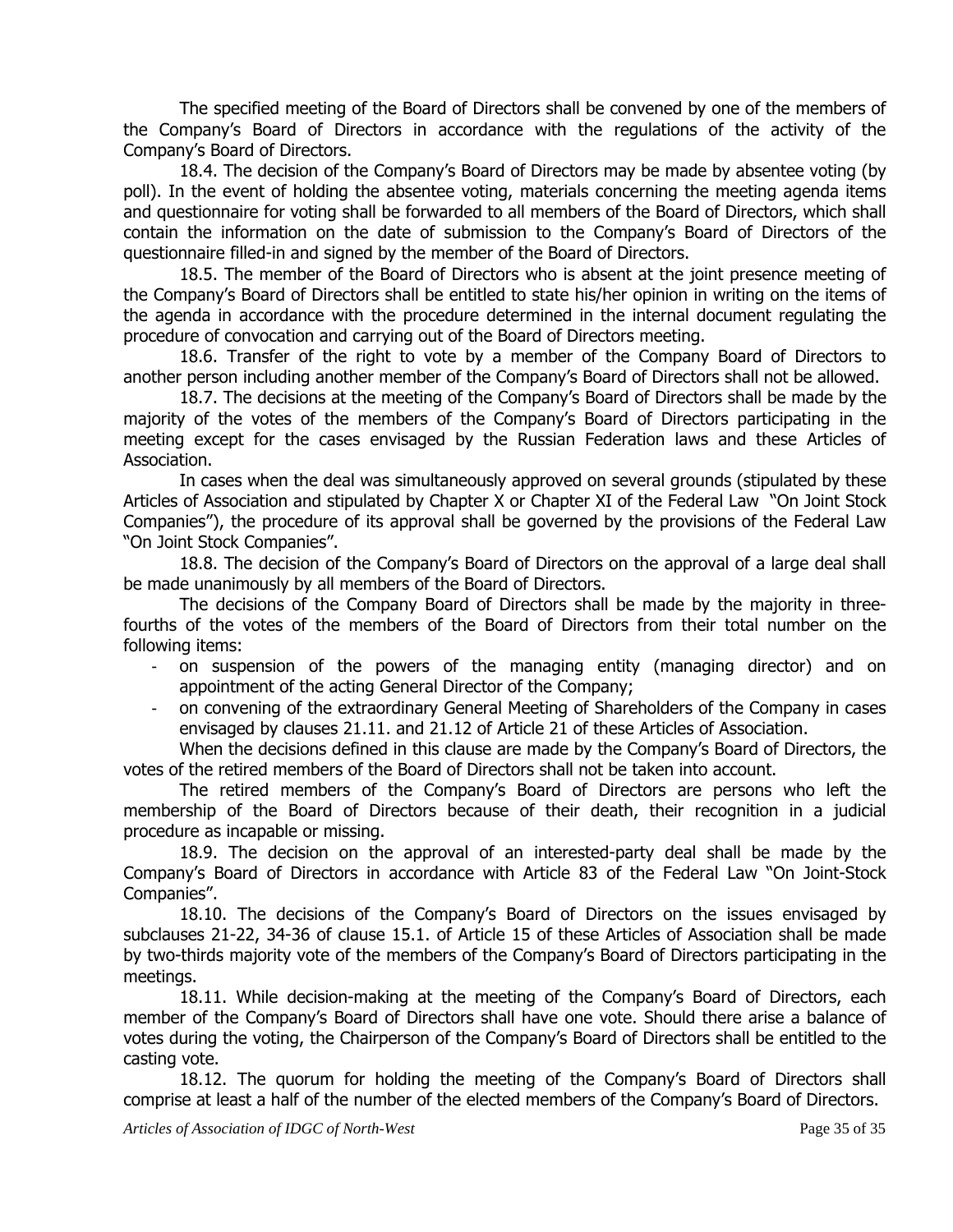Should the quantity of members of the Company's Board of Directors become less than the quantity comprising the specified quorum, the Company's Board of Directors shall be obliged to make a decision on carrying out the extraordinary general meeting for election of a new structure of the Company's Board of Directors. The remained members of the Board of Directors shall be entitled to make a decision only on convocation of such an extraordinary General Meeting of Shareholders. In this case the quorum for carrying out the Board of Directors meeting is at least a half of the number of the remained members of the Board of Directors.

18.13. The meetings of the Company's Board of Directors shall be accompanied by the keeping of minutes. The minutes of the meeting of the Company's Board of Directors shall be drawn up and signed no later than 3 (three) days after its holding by the person presiding over the meeting and the Corporate Secretary of the Company, who shall be responsible for the correctness of its drawing up. All the materials on the items of the agenda items of the meeting and the documents approved by the Board of Directors shall be attached to the minutes.

Should the Company's Board of Directors take decisions by the absentee voting, the voting questionnaires signed by the members of the Company's Board of Directors shall be attached to the minutes.

18.14. The decisions of the Company's Board of Directors taken in violation of the Company's Board of Directors competence, provided that the quorum for holding the Company's Board of Directors meeting is absent or provided that the majority of votes of the Company's Board of Directors members required for decision-making is absent, shall be void irrespective of initiating the procedure of appeal in their respect in the court order.

## **Article 19. Committees of the Company's Board of Directors**

19.1. The Committees of the Board of Directors shall be set up by the decision of the Board of Directors.

19.2. The Committees of the Board of Directors shall be set up to work out issues referred to the competence of the Board of Directors, or studied by the Board of Directors in order to control the activities of the executive body of the Company, and working out of the necessary recommendations to the Board of Directors and the executive body of the Company.

19.3. The regulations of the activity, the procedure of the formation, competence and term of power of the Committees of the Board of Directors shall be determined by separate decisions of the Board of Directors.

#### **Article 20. The Company's Corporate Secretary**

20.1. In order to ensure proper preparation of the procedure of holding the Company's General Meeting of Shareholders, the activities of the Company's Board of Directors, the Company's Board of Directors shall be entitled to elect the Corporate Secretary of the Company.

20.2. The agreement with the Corporate Secretary on behalf of the Company shall be signed by the Chairperson of the Company's Board of Directors or by a person authorized by the Company's Board of Directors.

20.3. The terms of the agreement with the Corporate Secretary, including the amount of the remuneration, shall be determined by the Company's Board of Directors or by a person authorized by the Company's Board of Directors.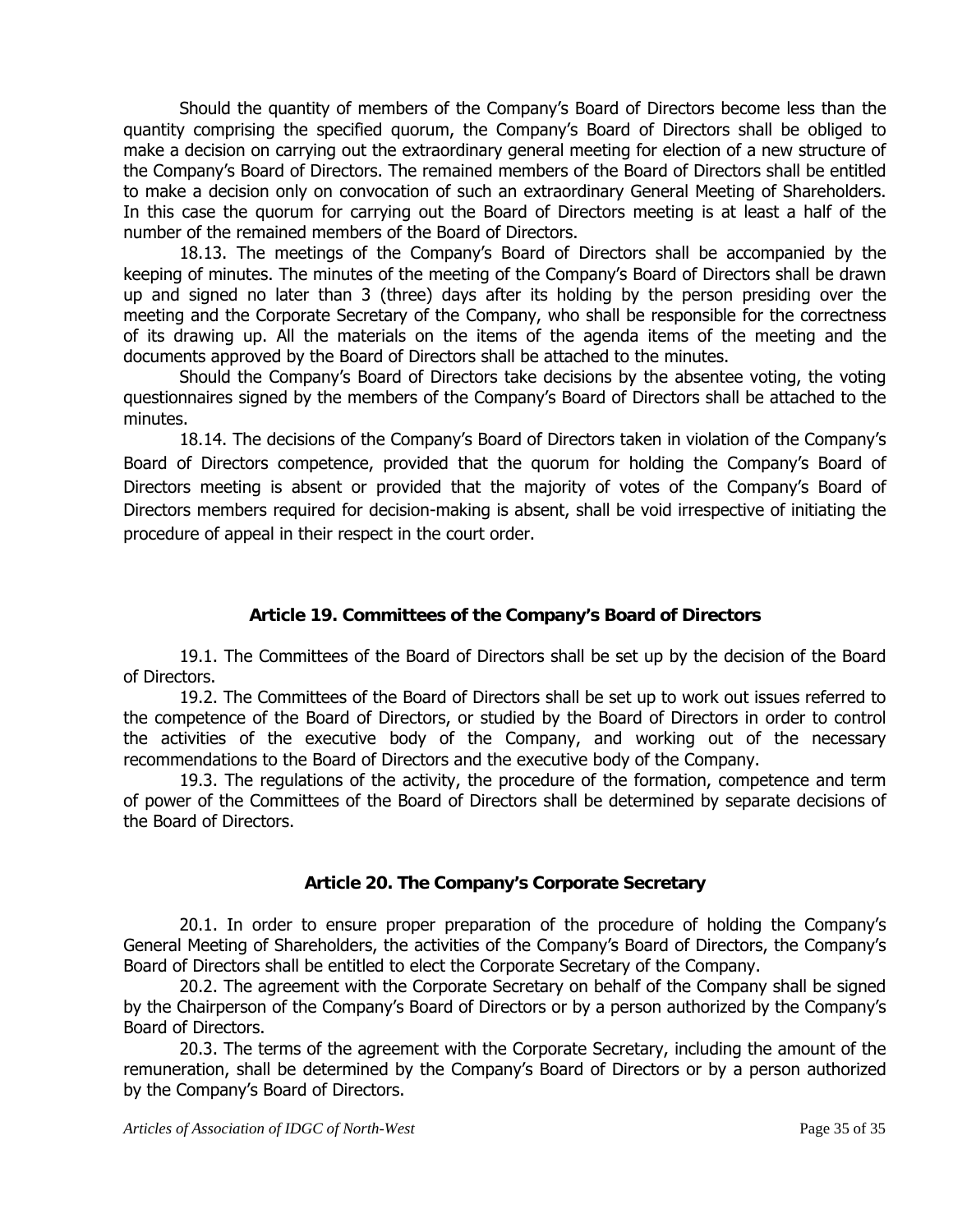20.4. The Corporate Secretary of the Company shall participate in the preparation and holding of the Company's General Meeting of Shareholders, meetings of the Company's Board of Directors within his/her competence in accordance with the requirements of the Russian Federation laws, these Articles of Association and other internal documents of the Company.

20.5. The members of the management bodies and officers of the Company shall be obliged to assist the Corporate Secretary of the Company in carrying out his/her functions. The Corporate Secretary in his/her activities shall be accountable to the Company's Board of Directors.

20.6. The regulations of the activities, procedure of appointment and termination of powers, the period of powers, rights and obligations of the Company's Corporate Secretary shall be stipulated in the Regulations for the Corporate Secretary approved by the Company's Board of Directors.

#### **Article 21. The Company's Executive Bodies**

21.1. The management of the current activity of the Company shall be executed by the sole executive body - General Director, and by the collegial executive body – Company's Management Board.

21.2. The General Director and the Management Board shall be accountable to the Company's General Meeting of Shareholders and the Company's Board of Directors.

21.3. Under the decision of the General Meeting of Shareholders, the powers of the Company's sole executive body may be transferred to the managing entity or the managing director under n agreement.

The rights and duties of the managing entity (managing director) for realization of management by the Company's current activities shall be defined by the Russian Federation laws and the agreement concluded by the managing entity (managing director) with the Company.

The agreement with the managing entity (managing director) on behalf of the Company shall be signed by the Chairperson of the Company's Board of Directors or the person authorized by the Company's Board of Directors.

The agreement provisions with the managing entity (managing director), including as regards the term of appointment, shall be defined by the Company's Board of Directors or the person authorized by the Company's Board of Directors.

21.4. Formation of the executive bodies of the Company and early termination of their powers shall be carried out under the decision of the Company's Board of Directors except for the cases stipulated by the federal laws and these Articles of Association.

21.5. The rights and duties of the General Director and Management Board members related to the management by the Company's current activities shall be determined by the Russian Federation laws, these Articles of Association and labor agreement signed by each of them with the Company.

21.6. The labor agreement on behalf of the Company shall be signed by the Chairperson of the Company's Board of Directors or by the person authorized by the Company's Board of Directors.

21.7. The terms of the labor agreement, including as regards the period of powers, shall be determined by the Company's Board of Directors or the person authorized by the Company's Board of Directors to sign the labor agreement in accordance with clause 21.6 of Article 21 of these Articles of Association.

21.8. Combining of positions by the General Director and by the Management Board members in the management bodies of other entities, as well as other paid positions in other entities shall be allowed only with the consent of the Company's Board of Directors.

21.9. The rights and duties of the employer on behalf of the Company in respect of the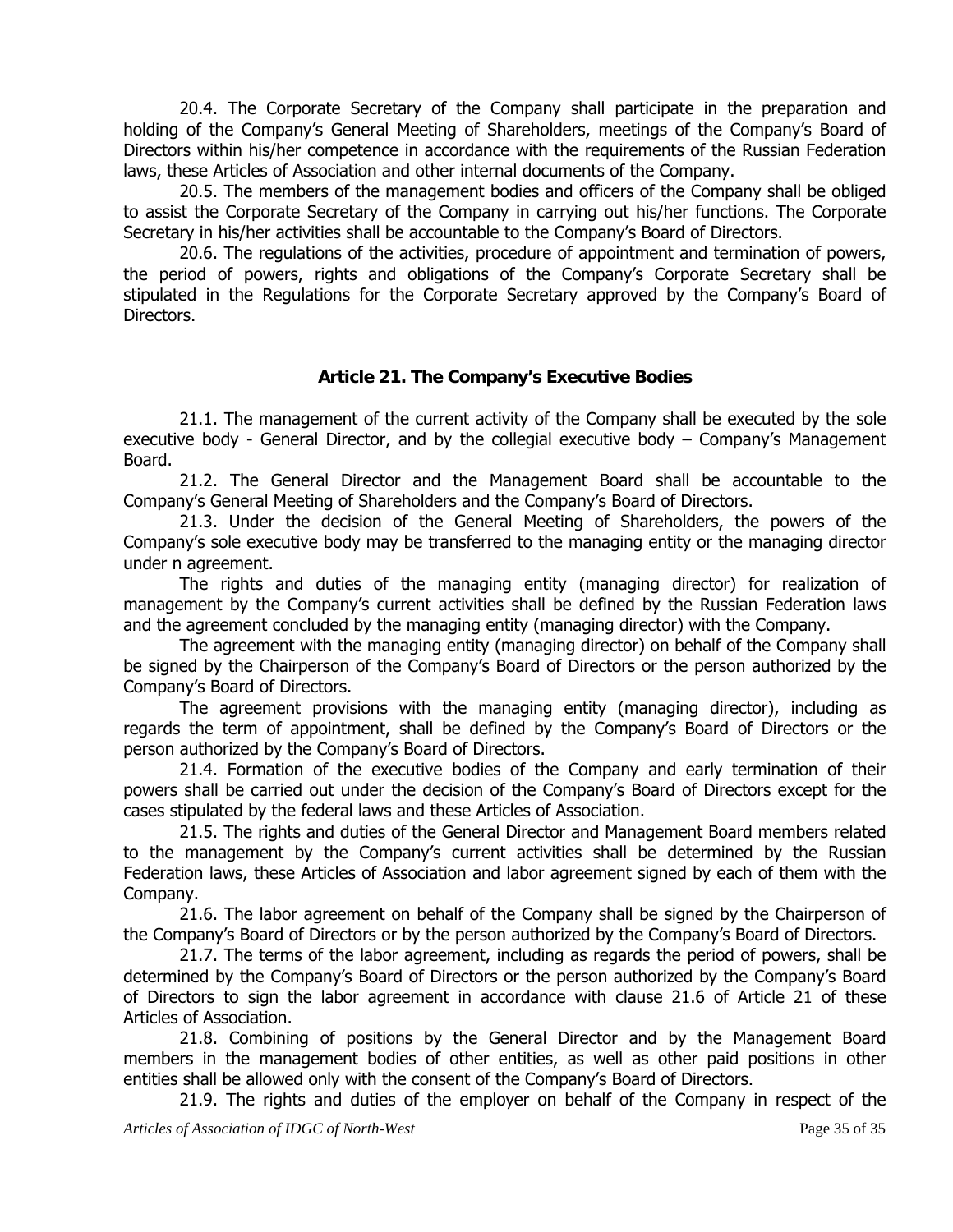Company's General Director and the Management Board members shall be carried out by the Board of Directors or the person authorized by the Company's Board of Directors.

21.10. The Board of Directors shall be entitled any time to make a decision on the termination of the powers of the Company's General Director and the Company's Management Board members and on formation of new executive bodies.

Termination of the powers of the General Director and Management Board members shall be carried out on the grounds envisaged by the Russian Federation laws and the labor agreement signed by each of them with the Company.

21.11. The General Meeting of Shareholders shall be entitled any time to make a decision on the early termination of the powers of the managing entity (managing director).

The Company's Board of Directors shall be entitled to make a decision on temporary termination of the powers of the managing entity or the managing director. Simultaneously with this decision, the Company's Board of Directors shall be obliged to make a decision on appointment of the Company's acting General Director and on holding of the extraordinary General Meeting of Shareholders in order to tackle the issue of the early termination of the powers of the managing entity (managing director), and, unless otherwise decided by the Board of Directors, on transfer of powers of the Company's sole executive body to the managing entity (managing director).

21.12. Should the managing entity (the managing director) be in no position to carry out its functions, the Company's Board of Directors shall be entitled to make a decision on appointment of the acting General Director of the Company and on holding of the extraordinary General Meeting of Shareholders in order to tackle the issue of early termination of the powers of the managing entity (the managing director), and, unless otherwise decided by the Board of Directors, on transfer of powers of the Company's sole executive body to another managing entity or the managing director.

21.13. The Company's acting General Director shall carry out management by the Company's current activities within the framework of the competence of the Company's executive bodies, unless otherwise is decided by the Company's Board of Directors.

21.14. The Director General, Management Board members, acting General Director of the Company, as well as the managing entity (the managing director), while exercising their rights and performing their obligations, shall be obliged to act in the interests of the Company, exercise their rights and perform their obligations in respect of the Company faithfully and reasonably.

21.15. The Director General, Management Board members, acting General Director of the Company, as well as the managing entity (the managing director) shall bear responsibilities before the Company for the losses incurred by the Company by their wrongful actions (omissions), unless other grounds and volume of responsibility are set forth by the federal laws.

The General Director shall be personally responsible for the arrangement of protection of the state secret information, and for non-observance of the restrictions concerning examination of the specified data determined by the laws.

The responsibility stipulated by the present clause shall not come into effect for those members of the Company's Management Board who voted against the decision which entailed the Company's losses, or who did not take part in voting.

21.16. In case of temporary absence of the General Director (because of illness, business trip, holiday), performance of his/her duties on the basis of the order of the Company's General Director may be assigned to one of his/her deputies.

#### **Article 22. The Company's Management Board**

22.1. The Company Management Board shall act on the basis of these Articles of Association and Regulations for the Management Board approved by the General Meeting of Shareholders which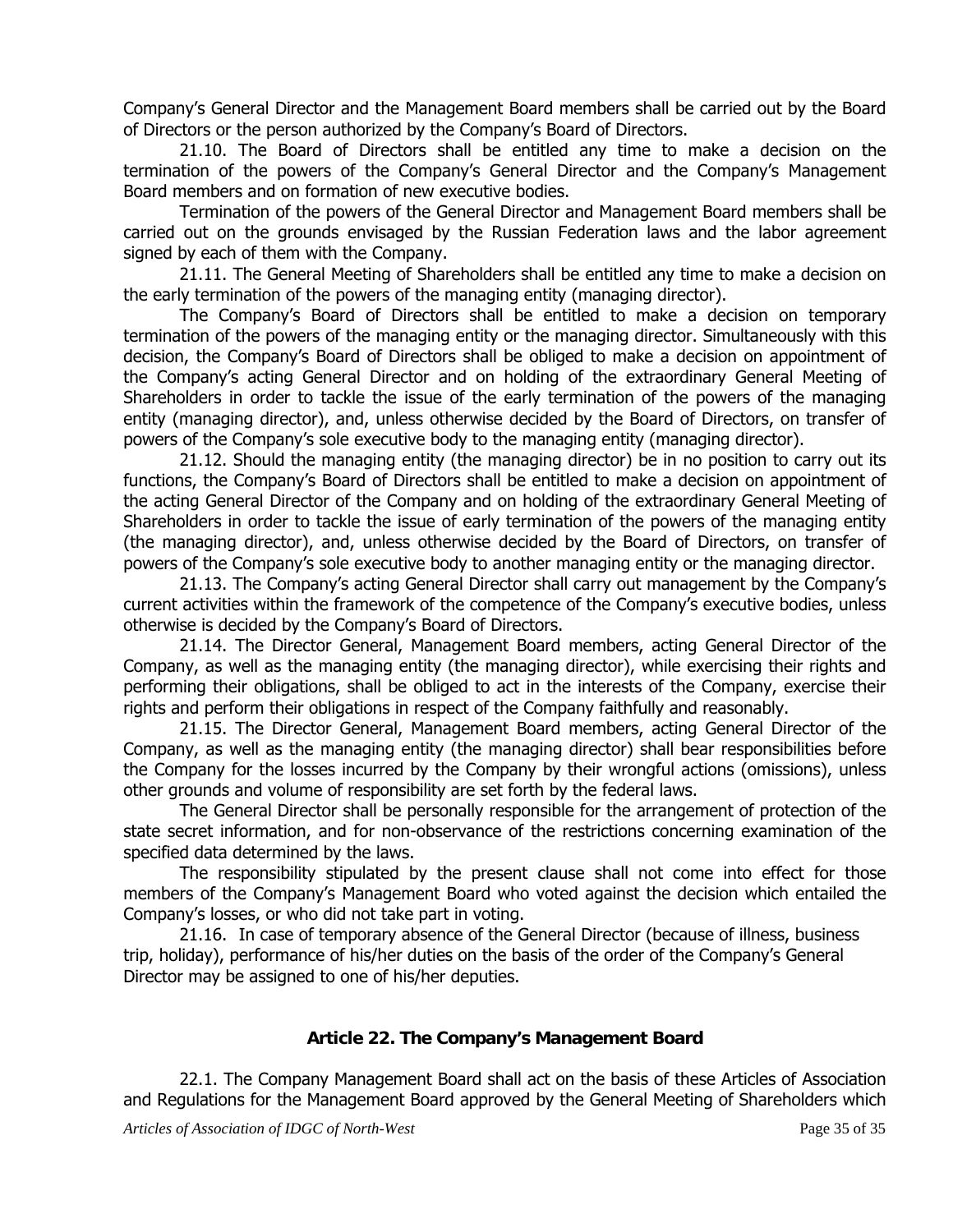stipulates time and order of convocation and carrying out of its meetings, and order of decisionmaking.

22.2. The following issues shall fall within the competence of the Company's Management Board:

1) working-out of the Company's development strategy and its submission for consideration to the Board of Directors;

2) preparation of the annual (quarterly) business plan, including the investment program and the report on results of their performance, as well as approval (updating) of cash flow (budget) of the Company;

3) preparation of the annual report on the Company's financial and economic activities, on performance by the Management Board of the decisions of the Company's General Meeting of Shareholders and Board of Directors;

4) consideration of reports of the deputies of the Company's General Director, heads of the isolated structural divisions of the Company about results of performance of the approved plans, programs, instructions, consideration of reports, documents and other information on the Company's activities and its subsidiaries and dependent entities;

5) decision-making concerning the items referred to the competence of the supreme bodies of management of the economic entities, 100 (one hundred) percent of the authorized capital of which belongs to the Company (in view of subclauses 35, 36 of clause 15.1. of Article 15 of these Articles of Association);

6) preparation of the reports on financial and economic activity of the economic entities, 100 (one hundred) percent of the authorized capital of which belongs to the Company; their submission for consideration of the Board of Directors;

7) decision-making on conclusion of transactions, the subject matter of which is the property, works and services, the cost of which is from 1 to 25 percent of the Company's book value determined as of the date of decision-making on the conclusion of the transaction (except for the cases stipulated by subclause 37 of clause 15.1 of these Articles of Association);

8) solution of other issues of the Company's current activities management according to the decisions of the Company's General Meeting of Shareholders, the Company's Board of Directors, and the issues which were submitted by the Company's General Director for the Management Board's consideration.

22.3. The members of the Company's Management Board shall be elected by the Company's Board of Directors in the amount defined by the decision of Company's Board of Directors under the proposal of the Company's General Director.

Should the Company's Board of Directors vote down nominees for the Company's Management Board proposed by the General Director, the Company's Board of Directors shall be entitled to elect to the Management Board the candidates proposed by a member (members) of the Company's Board of Directors.

The number of members of the Company's Management Board may not be less than 3 (three) people.

22.4. The Management Board shall be competent if at least a half of the elected members of the Management Board take part in the meeting (in absentee voting).

22.5. All decisions shall be taken by the Management Board by the simple majority of votes out of the number of the Management Board members who are present at the meeting (take part in the absentee voting). Should the amount of votes be equal, the Management Board Chairperson's vote shall be casting.

22.6. Transfer of the vote by a member of the Company's Management Board to another person, including another member of the Company's Management Board, shall not be allowed.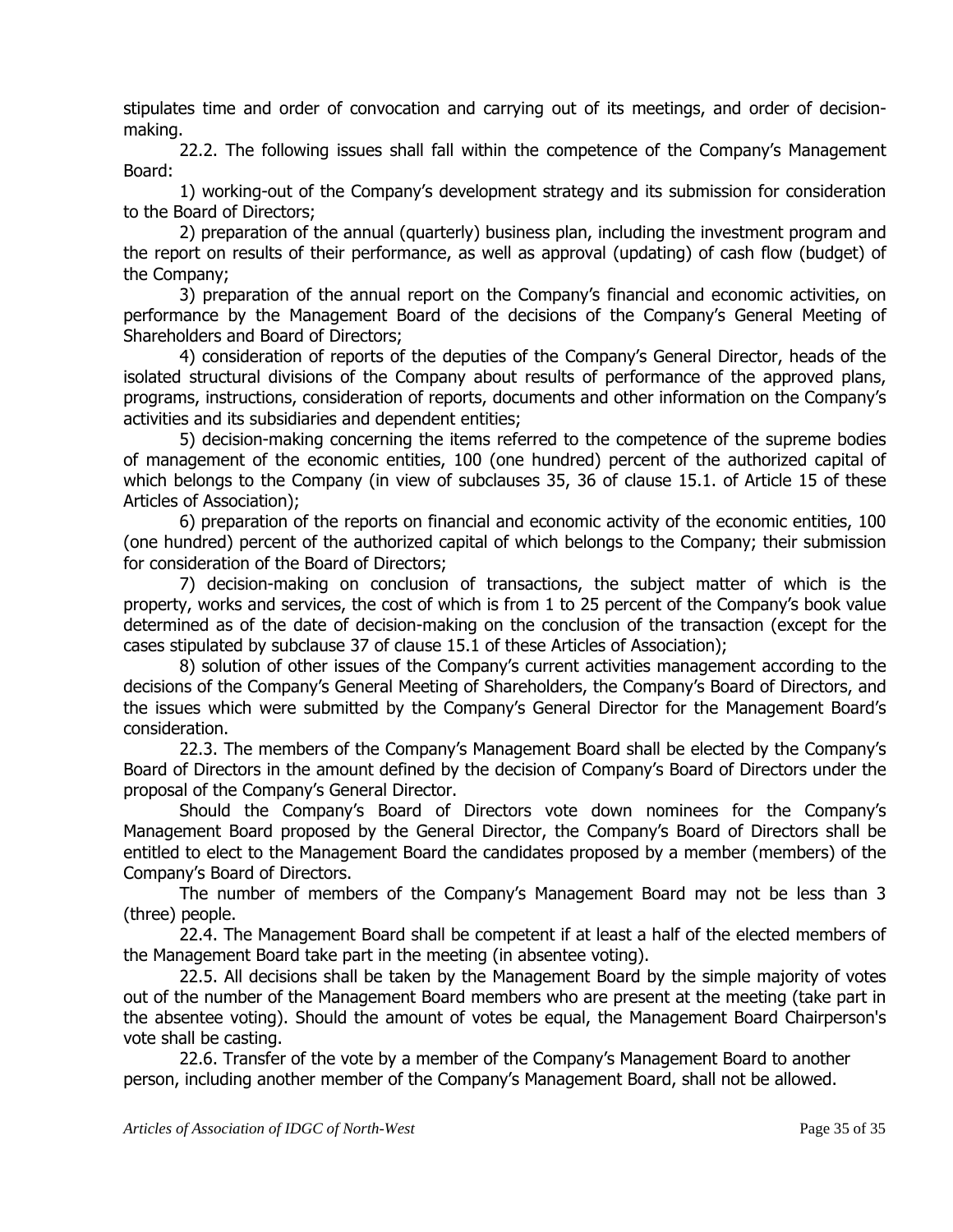#### **Article 23. The Company's General Director**

23.1. The General Director shall perform the management by the Company's current activities in accordance with the decisions of the Company's General Meetings of Shareholders, Company's Board of Directors and Company's Management Board which were made in accordance with their competences.

23.2. The competence of the General Director shall include all of the issues of the Company's current activities management, except for the issues referred to the competence of the General Meeting of Shareholders or the Board of Directors, and the Management Board of the Company.

23.3. The Company's General Director shall act without a power of attorney on behalf of the Company taking into account the limitations envisaged by the Russian Federation laws, these Articles of Association and the decisions of the Company's Board of Directors. The Company's General Director shall

- ensure fulfillment of the Company activity plans which are necessary for solution of his/her tasks;
- organize bookkeeping and accounting in the Company;
- make use of the Company's property and accomplish deals on behalf of the Company, issue powers of attorney, open settlement and other accounts of the Company with the banks and other credit institutions as well as in the entities and professional agents of the securities market in cases envisaged by the law;
- issue orders, approve (accept) instructions, local normative enactments and other internal documents of the Company on the issues of his/her competence, give instructions obligatory for execution by all employees of the Company;
- approve Regulations on branches and representative offices of the Company;
- in accordance with the organizational structure of the Company's executive body, approve personnel arrangements and official salaries and wages of the Company's employees;
- exercise in respect of the Company's employees the rights and obligations of the employer, envisaged by the labor law;
- perform powers of the Chairperson of the Company's Management Board;
- distribute duties among the Deputies of the Director General;
- submit for the consideration of the Board of Directors the reports on financial and economic activities of subsidiaries and dependent companies, the shares (stakes) of which are owned by the Company, as well as the information on other entities, in which the Company participates, except for the cases stipulated by subclause 6) of clause 22.2 of Article 22 of these Articles of Association;
- no later than 45 (forty-five) days prior to holding of the Company's annual General Meeting of Shareholders, submit for the consideration of the Company's Board of Directors the annual report, annual accounting reports, the Company's profit and loss account and the Company's profit and loss distribution;
- solve other issues of the Company's current activities, except for the issues referred to the competence of the Company's General Meeting of Shareholders and the Company's Board of Directors.

23.4. The General Director shall be elected by the Company's Board of Directors by the majority of votes of the members of the Board of Directors participating in the meeting.

Recommendation of candidates for the position of the Company's General Director for his/her election by the Company's Board of Directors shall be carried out according to the internal document regulating the procedure of convocation and carrying out of the Company's Board of Directors.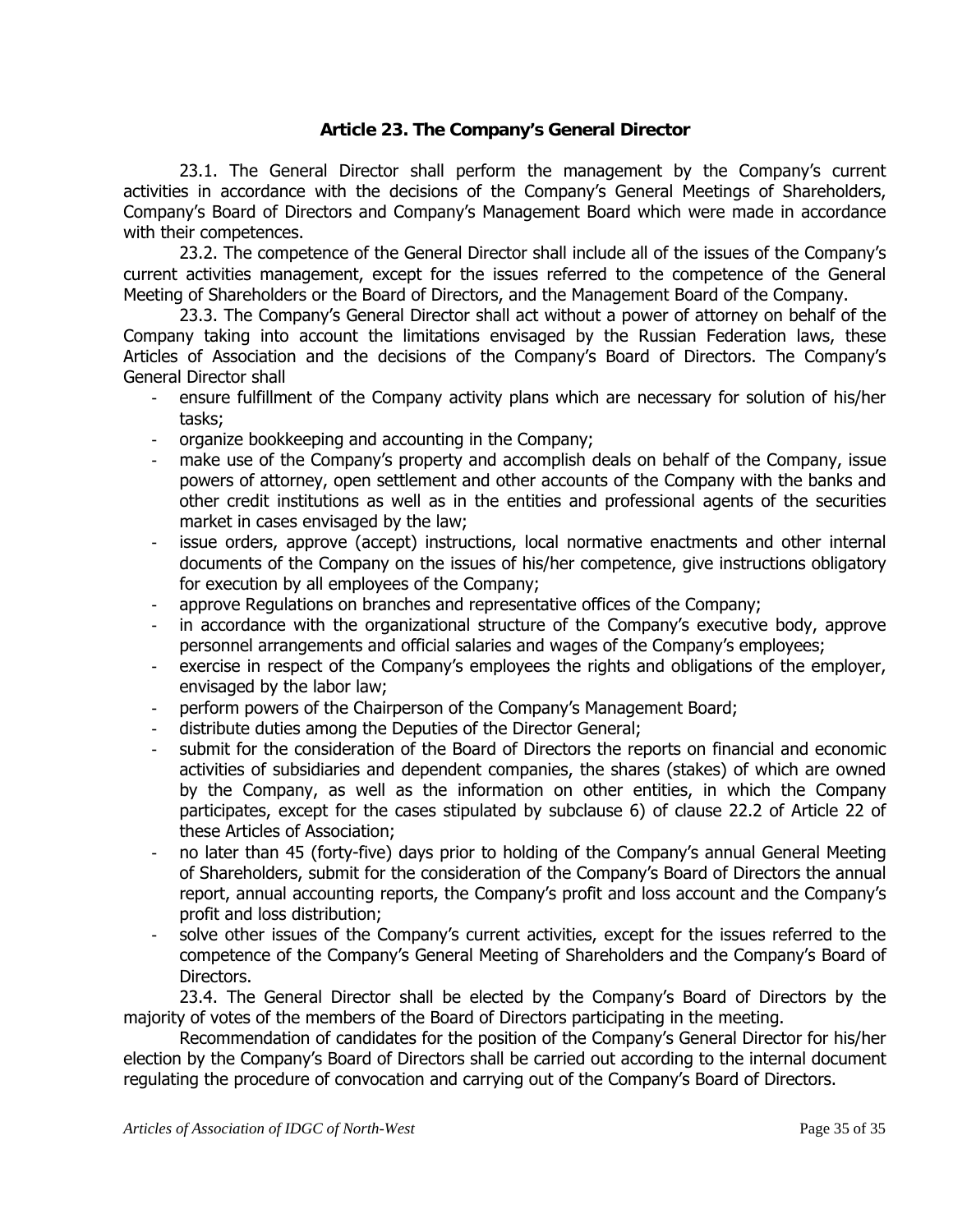## **Article 24. The Auditing Committee and the Auditor of the Company**

24.1. In order to ensure control over the Company's financial and economic activities, the General Meeting of Shareholders shall elect the Auditing Committee of the Company for the period till the next annual General Meeting of Shareholders.

Should the Auditing Committee of the Company be elected at the extraordinary meeting of shareholders, the members of the Auditing Committee shall be considered elected for the period till the date of holding of the Company's annual General Meeting of Shareholders.

The number of members of the Auditing Committee shall be 5 (five) people.

24.2. Based on the decision of the Company's General Meeting of Shareholders, the powers of all or several members of the Company's Auditing Committee may be terminated early.

24.3. The competence of the Company's Auditing Committee shall include the following:

- confirmation of the correctness of the information contained in the annual report, annual accounting reports, profit and loss account of the Company;
- analysis of the Company's financial standing, revealing of the reserves for the improvement of the financial position of the Company and working out of recommendations for the Company's management bodies;
- arrangement and carrying out of an examination (audit) of the Company's financial and economic activities, in particular:
- examination (audit) of the financial, accounting, settlement and other documentation of the Company related with carrying out by the Company of financial and economic activities in order to ensure its compliance with the Russian Federation laws, the Articles of Association, internal and other documents of the Company;
- control over safe keeping and use of fixed capital;
- control over adherence to the order of writing off the insolvent debtors' debt to the Company's losses;
- control over cash spending of the Company in accordance with the approved business plan and budget of the Company;
- control over building up and use of the reserve and other specialized funds of the Company;
- examination of correct and timely attributing and payment of dividends per the Company's shares, interest per bonds and earnings per other securities;
- examination of the instructions issued earlier related to elimination of violations and shortages revealed by previous examinations (audits);
- carrying out of other actions (measures) related to examination of the Company's financial and economic activities.

24.4. All decisions on the issues referred to the competence of the Auditing Committee shall be made by the simple majority of the votes from the total number of its members.

24.5. The Auditing Committee shall be entitled and, in case of the revealed serious violations of the Company's financial and economic activities, obliged to demand convening of the Company's extraordinary General Meeting of Shareholders.

24.6. The procedure of activities of the Company's Auditing Committee' shall be determined by the internal document of the Company approved by the Company's General Meeting of Shareholders.

The Auditing Committee shall be entitled to involve specialists in the respective field of law, economy, finance, accounting, management, economic security and others including specialized institutions in accordance with the decision on carrying out an examination (audit) in order to carry out such examination (audit).

24.7. The examination (audit) of the Company's financial and economic activities may be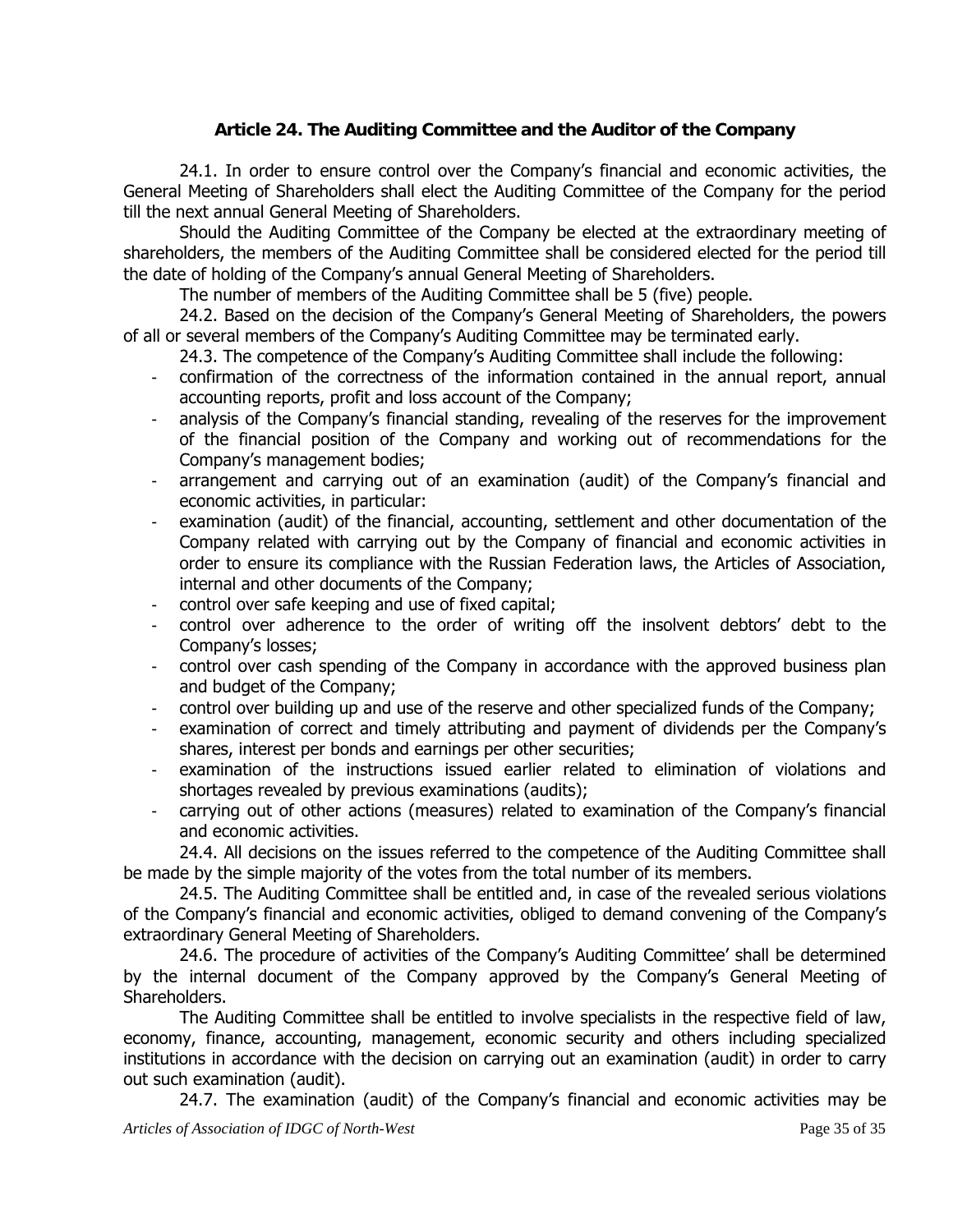carried out any time at the initiative of the Company's Auditing Committee, under the decision of the Company's General Meeting of Shareholders, the Company's Board of Directors or upon the demand of the Company's shareholder (shareholders) possessing in total at least 10 percent of the Company's voting shares.

24.8. In order to examine and approve the Company's annual financial reports, the Company's General Meeting of Shareholders shall annually approve the Company's Auditor.

24.9. The amount of the remuneration for the services of the Auditor shall be determined by the Company's Board of Directors.

24.10. The Company's Auditor shall carry out examination of the financial and economic activity of the Company in accordance with the requirements of the Russian Federation laws and on the grounds of the agreement signed with it.

24.11. Following the results of the examination of the Company's financial and economic activities, the Company's Auditing Committee, the Company's Auditor shall compile a report, which shall contain:

- confirmation of the correctness of the information contained in the Company's reports and other financial documents;
- information on the facts of violation by the Company of the accounting procedures and procedures of submission of financial reports envisaged by legal regulations of the Russian Federation and normative enactments of the Russian Federation during carrying out by the Company of its financial and economic activities.

The procedure and the period for compiling the report on the results of the examination of the Company's financial and economic activities shall be determined by the normative enactments of the Russian Federation and the Company's internal documents.

## **Article 25. Bookkeeping and Accounting of the Company**

25.1. The Company shall be obliged to keep accounting and submit financial reports in accordance with the Russian Federation laws and these Articles of Association.

25.2. The responsibility for the arrangement, status and correctness of the accounting in the Company, timely submission of the yearly report and other financial reports to the respective state bodies, as well as the information on the Company's activities submitted to the shareholders of the Company, its creditors and mass media shall be borne by the General Director of the Company in accordance with the Russian Federation laws and these Articles of Association.

25.3. The trustworthiness of the information contained in the annual report of the Company, annual accounting reports shall be confirmed by the Company's Auditing Committee and the Company's Auditor.

25.4. The annual report, annual accounting reporting, profit and loss account, profit and loss distribution of the Company shall be submitted for preliminary approval by the Company's Board of Directors no later than 30 (thirty) days prior to the date of holding Company's annual General Meeting of Shareholders.

#### **Article 26. Safekeeping of the Documents by the Company. Delivery of Information by the Company**

- 26.1. The Company shall be obliged to keep the following documents:
- 1) Resolution on the foundation of the Company;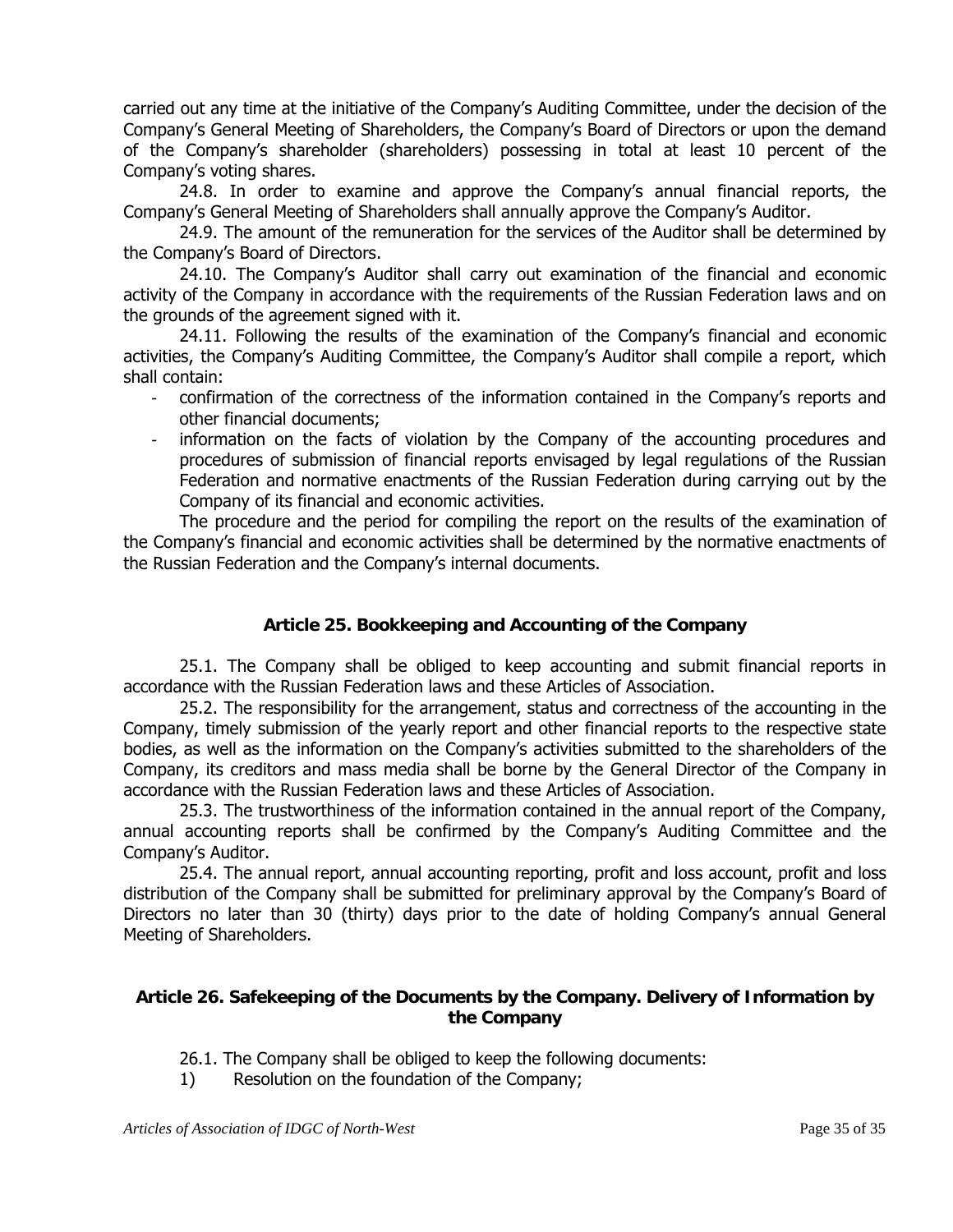2) Articles of Association of the Company, amendments to the Articles of Association of the Company registered according to the established procedure, certificate on the state registration of the Company;

3) documents proving the Company's rights to the property registered on its balance sheet;

4) the Company's internal documents approved by the Company's management bodies;

5) regulations on the Company's branches and representative offices;

6) annual reports;

7) Securities prospectus, quarterly report of the issuer and other documents containing the information to be published or disclosed in a different way in accordance with the federal laws;

8) documents on accounting;

9) documents on accounting reports;

10) minutes of the Company's General Meetings of Shareholders, the Company's Board of Directors meetings, the Company's Auditing Committee, and the Company's Management Board;

11) bulletins for voting and powers of attorney (copies of powers of attorney) for participation in the General Meeting of Shareholders;

- 12) reports of independent appraisers;
- 13) lists of the Company's affiliated persons;

14) lists of the persons entitled to participate in the Company's general meeting of shareholders, and the persons entitled to receive dividends, and other lists compiled by the Company for the shareholders to exercise their rights in accordance with the requirements of the Federal Law "On Joint Stock Companies";

15) reports of the Company's Auditing Committee, the Company's Auditor, state and municipal bodies of financial control;

16) notices on entering into shareholder agreements addressed to the Company, and the lists of the persons who entered into such agreements;

17) court orders in respect of the disputes related to establishment of the Company, management by it or participation in it;

18) other documents envisaged by the Russian Federation laws, these Articles of Association, the Company's internal documents and the decisions of the Company's management bodies;

26.2. The Company shall keep the documents envisaged by clause 26.1. of this Article at the place of seat of the Company's executive body in accordance with the procedure and within the period of time determined by the federal executive body for the securities market;

 26.3. In the event of reorganization of the Company, all documents shall be transferred in the prescribed order to the cessionary.

26.4. In the event of liquidation of the Company, the documents of permanent keeping, which have scientific and historical value, shall be transferred for state safekeeping to the Federal Archive Service of Russia; documents on personnel (orders, personal files and registration cards, personal accounts and so on) shall be transferred for safekeeping to the respective archive of the Russian Federation constituent entity.

The transfer and formalization of documents shall be executed in accordance with the requirements of archive bodies.

The Company shall provide the information on the Company in accordance with the requirements of the Russian Federation laws.

26.5. The Company shall provide the shareholders of the Company with an access to the documents stipulated in clause 26.1. of this Article taking into account limitations envisaged by the Russian Federation laws.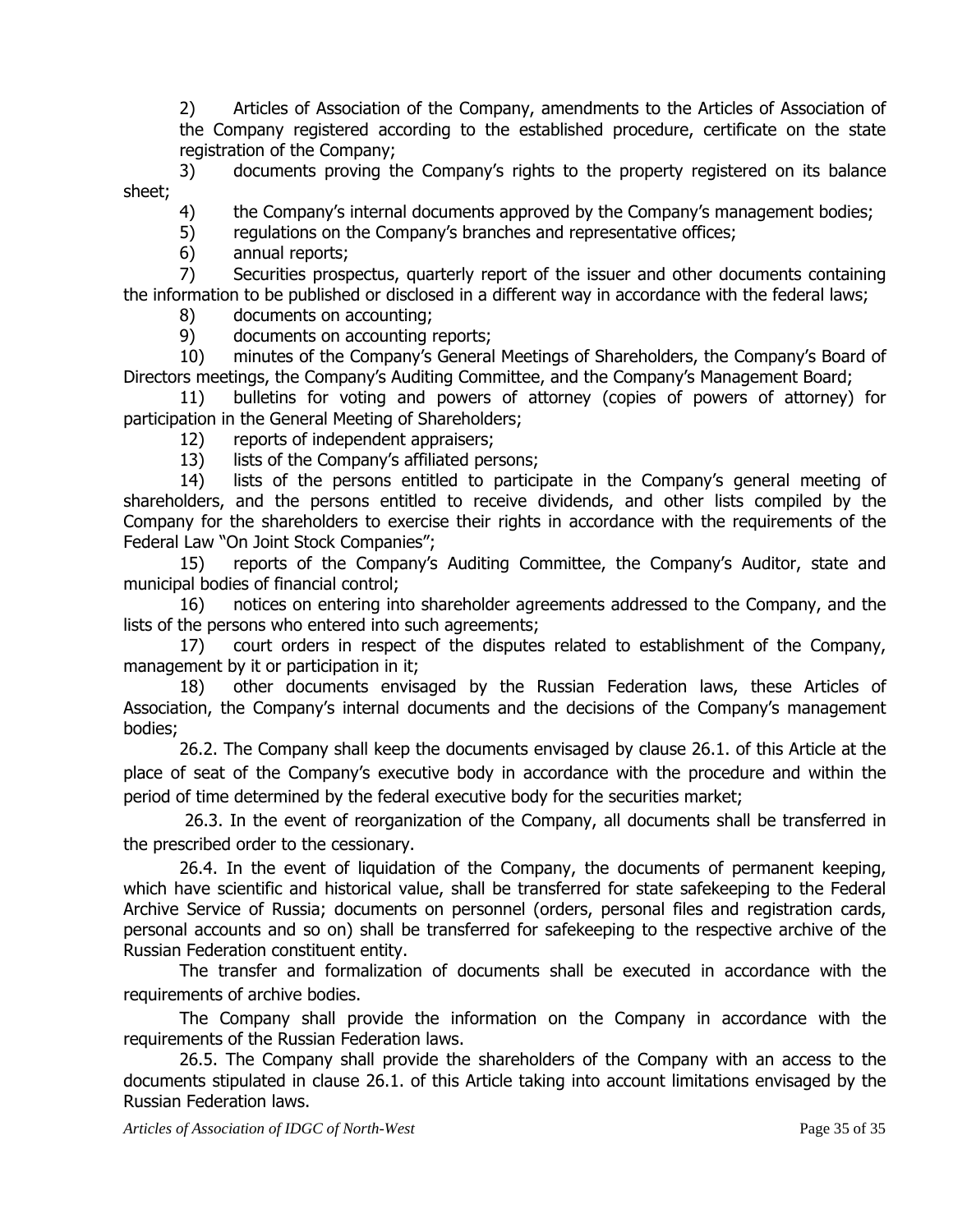The accounting documents and minutes of the Management Board meetings may be available to the shareholders (shareholder) owning in total at least 25 (twenty-five) percent of the Company's voting shares.

26.6. The documents stipulated by clause 26.1. of this Article shall be presented by the Company during 7 (seven) days (except for the documents as set out in subclause 17 of clause 26.1. of this Article, the time for provision of which is 3 (three) days) from the moment of making the respective enquiry for examining in the premises of the Company's executive body.

The Company shall be obliged on the demand of the persons having the right of access to the documents stipulated in paragraph 26.1. of this Article to provide them with the copies of these documents.

26.7. The amount of the fee shall be determined by the Company's General Director and shall not exceed the cost of making copies of these documents.

26.8. The Company shall ensure the shareholders and employees of the Company an access to the information in accordance with the requirements of the laws on the state secret.

#### **Article 27. Reorganization and Liquidation of the Company**

27.1. The Company may be voluntarily reorganized through merger, accession, division, spin-off and restructuring, and on the grounds of, and in accordance with, the Civil Code of the Russian Federation and Federal Laws.

27.2. The Company may be liquidated by the court judgment or voluntarily in accordance with the Civil Code of the Russian Federation, Federal Law "On Joint Stock Companies", and these Articles of Association.

27.3. In the event of reorganization, liquidation of the Company or cessation of activities containing the information representing state secret, the Company shall be obliged to ensure safekeeping of the given information and its carriers by developing and implementing of the security regime, protection of information, countermeasures in respect of technical intelligence, security and fire safety.